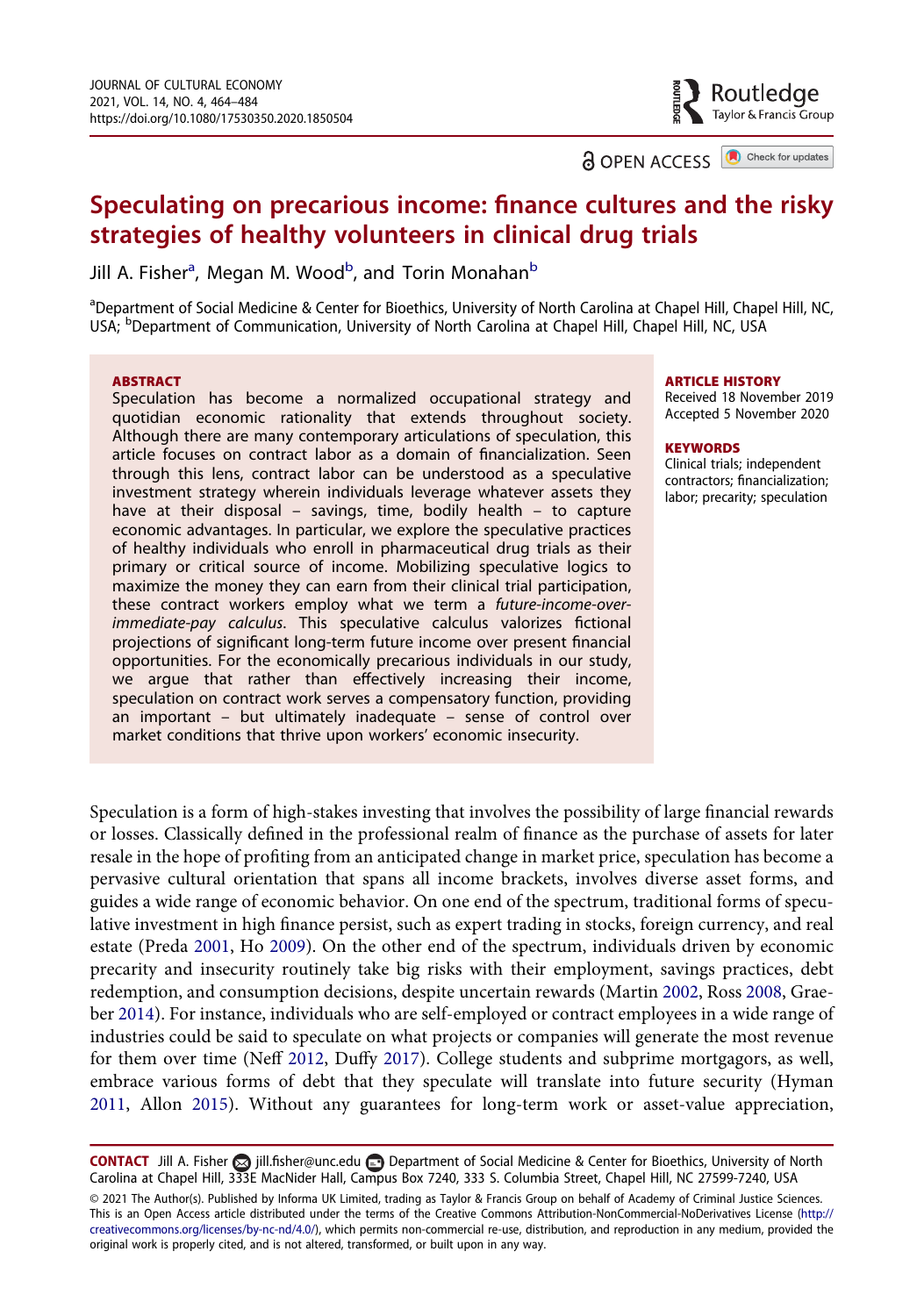many individuals must choose how best to use their limited resources today to position themselves for financial – as well as cultural and symbolic – success tomorrow. Through these processes, speculation becomes a normalized occupational strategy and quotidian economic rationality that extends throughout society.

<span id="page-1-0"></span>Although there are many contemporary articulations of speculation, the focus in this article is on the speculative practices of healthy individuals who enroll in drug trials as their primary or critical source of income. As part of the development of new pharmaceuticals, Phase I clinical trials are conducted on healthy volunteers to test the safety and tolerability of investigational drugs. Despite the term 'volunteer,' these research participants are technically short-term independent contractors who are paid to enroll, leading many to participate serially in such trials with some even identifying as 'professional guinea pigs' or 'professional lab rats' (Abadie [2010](#page-17-0)). Compensation for studies varies depending on the length of the trial, including time confined to the research clinic and number of outpatient visits, as well as the procedures involved, but these trials typically offer \$100 to \$300 per day, creating trials that range from less than \$1,000 to over \$10,000 (Camporesi and McNamee [2014](#page-18-2), Edelblute and Fisher [2015](#page-18-3)). Participants can generally expect to be paid within a week of a trial's end, so depending on the trial's length, participants could collect their study stipend within just a few days or weeks from pursuing it. While there are health risks involved in testing investigational drugs, Phase I trials are generally considered safe, and it is rare for healthy volunteers to die or have life-threatening injuries from their participation (Emanuel et al. [2015](#page-18-4)).

<span id="page-1-5"></span><span id="page-1-4"></span><span id="page-1-3"></span>In making decisions about Phase I trial enrollment, some healthy volunteers mobilize speculative logics and practices to maximize their clinical trial compensation in an attempt to actualize longterm financial stability within a context of economic precarity. Specifically, they employ what we term a future-income-over-immediate-pay calculus when deciding whether to enroll in specific clinical trials available to them. Crucially, this speculative calculus valorizes fictional projections of significant long-term future income over present financial opportunities. To operationalize this calculus, imagine a contract worker is offered \$1,000 to perform a job that could take two weeks. That worker, even if in need of the immediate pay, might not consider that contract worthy of her time and refuse the job out of the belief that something else will come along and earn her more income later. Alternatively, another contract worker is offered \$10,000 to perform an onerous job that could require many resources and capital investment, making the job less attractive than one that might pay only \$5,000. In this scenario, the worker chooses to make less money in the shortterm out of the belief that his future income can be maximized by investing and earning less now. In both instances, these workers anticipate the demands of the contract labor market, foregoing available opportunities for revenue in pursuit of an imagined, more lucrative payout over time.

In developing the concept of the future-income-over-immediate-pay calculus, we argue that rather than effectively increasing their income, speculation on contingent contract work serves a compensatory function for these workers. Such labor speculation provides an important – but ultimately inadequate – sense of control over market conditions that thrive upon workers' economic insecurity. We analyze clinical trial participants' economic decision-making through the lens of speculation because these workers explicitly cast the decision to decline a study as risk-taking, but as with many other forms of speculation, we find that for the individuals in our study, these decisions often do not pay off financially. Indeed, our study suggests that especially for workers who are the most economically precarious, betting on imagined future income opportunities typically leaves them financially worse off than had they pursued an available option for immediate pay.

<span id="page-1-2"></span><span id="page-1-1"></span>Like other financial investment practices that have been normalized as a means for meeting basic needs in the absence of secure wage labor, stable employment, or adequate state assistance (Callon [1998](#page-18-5), Allon [2016](#page-18-6)), contingent contract laborers engage in speculative practices to manage economic insecurity. When workers are responsibilized to treat labor as an object of speculation, larger systems of finance-based capitalism are further insulated from direct recognition or critique. By attending to the strategies healthy volunteers use to evaluate the long-term value of individual clinical trial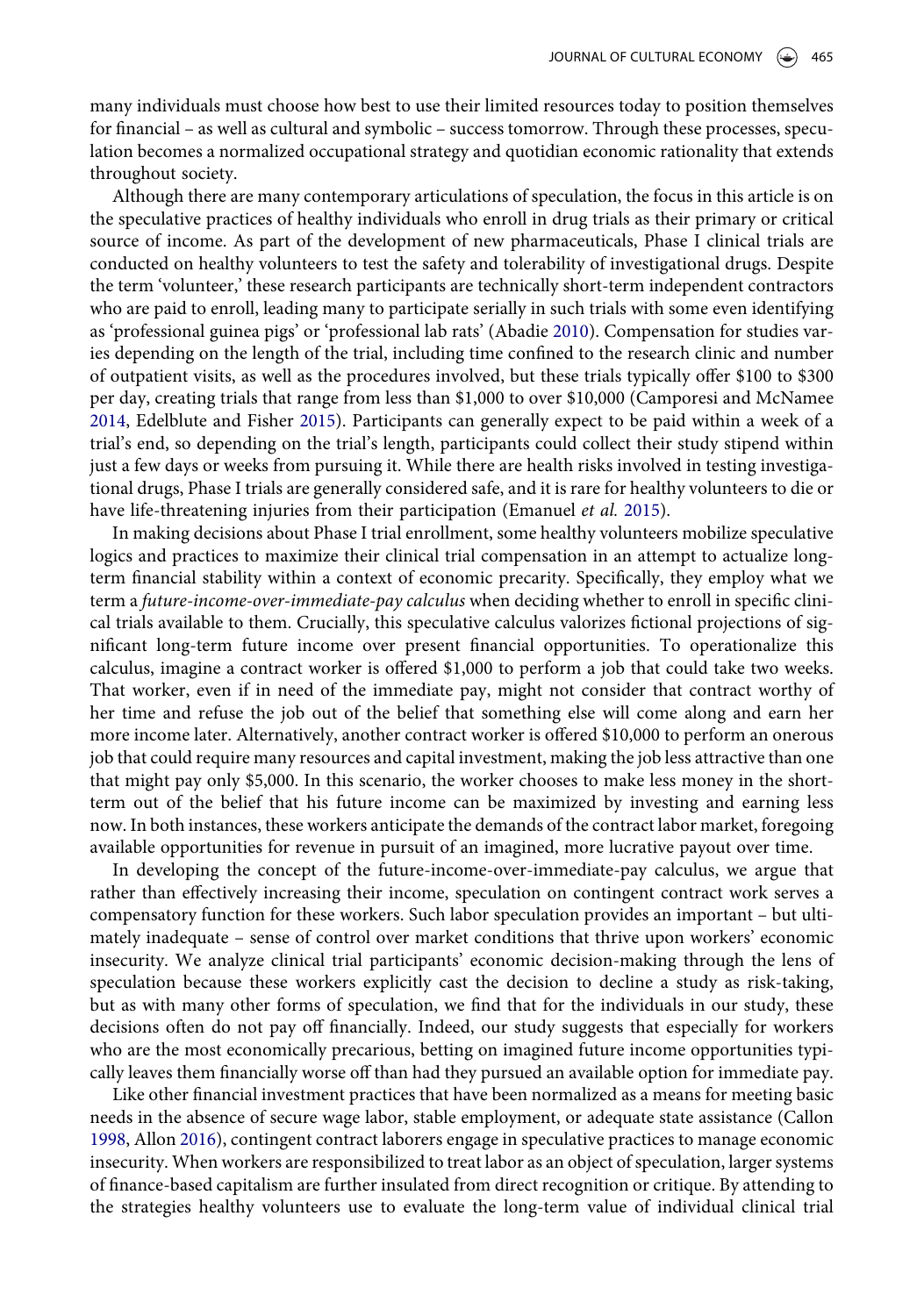466  $\left(\bigcirc\right)$  J. A. FISHER ET AL.

contracts, our data provide important conceptual insights into the efforts and ramifications of precarious workers seeking to exert control over industries that typically leave them powerless.

#### Contract labor, uncertainty, and shifting financial practices

<span id="page-2-6"></span><span id="page-2-5"></span>As scholarship on work and economic trends has shown, there has been a massive shift since the 1980s in employment patterns away from stable, benefits-bearing jobs to unstable, low-wage, exploitative jobs (Neilson and Rossiter [2008](#page-19-7), Kalleberg [2011,](#page-19-8) Ross [2017](#page-19-9)). In addition to the proliferation of service-sector and temporary jobs, the rise of contract work has been a key part of the transformation of work in the past decades (Gregg [2011](#page-19-10), Katz and Krueger [2019](#page-19-11)). Although contract work offers no promise of sustained income, empirical studies have shown that many workers choose to pursue this work because of its potential higher rewards compared to traditional full-time employment (Kunda et al. [2002,](#page-19-12) Gallagher [2008](#page-19-13)). Contract work has been particularly attractive to professionals who can offer their expert services to corporations and earn higher wages while having more flexibility over scheduling and the scope of their work (Sharma [1997](#page-19-14), Barley and Kunda [2006](#page-18-7)). Through the perceived benefits of contract work, economically risky work has become appealing to many professionals (Neff [2012](#page-19-5)).

<span id="page-2-10"></span><span id="page-2-9"></span><span id="page-2-4"></span><span id="page-2-1"></span>Individuals' relationship with financial risk is shaped by the broader culture. At the same time that employment patterns have changed, world economies have embraced finance capitalism, which refers to an economic system premised on deregulated financial markets in which the profits prioritized are those that can be made from capital itself (e.g. investments in stocks, currencies, and derivatives) as opposed to production (e.g. manufacturing and distribution) (Leyshon and Thrift [2007](#page-19-15)). In such a system, volatility and uncertainty have come to characterize international financial markets. The response to this increased uncertainty has been a proliferation of complex strategies of risk management, insurance, hedging, and speculation, which have paradoxically fueled more financial uncertainty (Strange [1986](#page-20-0)). This dynamic was evinced by the 2007/2008 global financial crisis that illustrated the 'house of cards' out of which the system had been built (Allon and Redden [2012](#page-18-8)).

<span id="page-2-11"></span><span id="page-2-0"></span>Finance capitalism affects more than just the practices of Wall Street. As the priority once given to including workers fully in the labor market yields to the primacy of investing as a way of orienting domestic policy and ideas of productive citizenship, a cultural economy that thrives on speculation and risk seeps into everyday life as well (Martin [2002\)](#page-19-2). This phenomenon is exemplified by the proliferation and intensification of popular forms of involvement in financial markets (Lai [2018](#page-19-16)). As Martin [\(2002](#page-19-2)) explains,

<span id="page-2-8"></span>Finance is not only the question of what to do with the money one has worked for, but a way of working that money over, and ultimately, a way of working over oneself. … [A] new set of signals are introduced as to how life is to be lived and what it is for. (17)

<span id="page-2-7"></span><span id="page-2-3"></span>The system of finance capital emphasizes that individuals are responsible for their financial futures and disavows the role of the state in ensuring that citizens' welfare needs are met (Lai [2017](#page-19-17)). Subscribing to this view leads individuals to normalize financial risk as they re-envision their homes, savings, and debt as speculative assets that should be leveraged (Allon [2015](#page-18-1)). Individuals' health can also be subject to investment logics through a process of bio-financialization, which ascribes financial value to people's bodies and behaviors (French and Kneale [2012](#page-18-9)). Not surprisingly, these financial activities, particularly because of predatory lending and sales practices, disproportionately disadvantage – if not exploit – people of color, women, the unmarried, the unemployed, and noncitizens (Cooper and Mitropoulos [2009\)](#page-18-10).

<span id="page-2-2"></span>While the extant literature has explored how individuals are encouraged to see themselves as units of financial management, contract labor as a domain of financialization has received less attention. Seen through this lens, contract labor can be understood as a speculative investment strategy itself wherein individuals leverage whatever assets they have at their disposal – savings,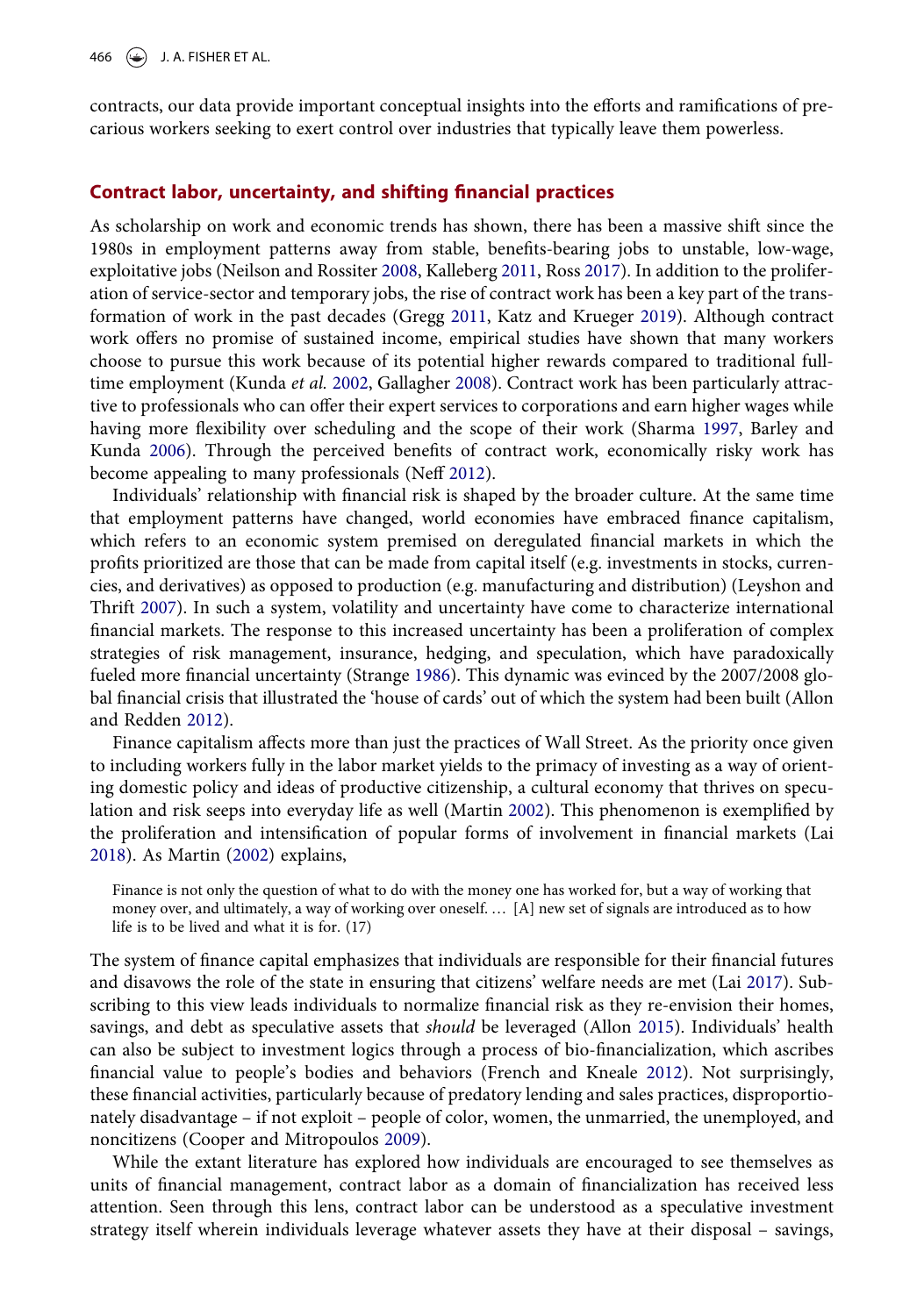<span id="page-3-5"></span>time, bodily health – to capture economic advantages. This perspective is particularly salient when examining how contract labor has also changed in the past decade. Rather than a market for professionally trained or credentialed experts who often undertake contract labor under conditions of professional stability (Neff [2012\)](#page-19-5), contract labor has expanded to include unskilled workers. This is most obviously manifest in the gig economy, which relies on non-employee workers fulfilling shortterm commitments to meet the labor demands particularly of app-based, platform companies (Friedman [2014](#page-18-11)). Perhaps unlike many highly skilled contractors, these workers tend to suffer from overwork, social isolation, and less control over their financial security (Yin et al. [2018](#page-20-1), Ravenelle [2019](#page-19-18), Wood et al. [2019\)](#page-20-2). Nonetheless, few empirical studies have examined the financial calculi involved in independent contractors' decisions about which contracts to accept or reject (Camerer et al. [1997,](#page-18-12) Shapiro [2018](#page-19-19)).

<span id="page-3-11"></span><span id="page-3-9"></span><span id="page-3-6"></span><span id="page-3-2"></span>There is a vast literature in economics, sociology, psychology, and other fields that has examined individuals' and households' financial decision making (for an overview of this literature, see Opaluch and Segerson [1989](#page-19-20), Beckert [2013\)](#page-18-13). A key area of research inquiry has been the role of uncertainty in financial decision-making, or the impossibility of predicting in advance the outcomes of these decisions (Pixley [2010](#page-19-21), Jasarevic [2014,](#page-19-22) Tellmann [2014](#page-20-3)). This literature is particularly relevant to contract work because individuals must make decisions about how to maximize their income over time based on limited information about present and future opportunities. Envisioning what the future might hold is critically important when dealing with uncertain outcomes (Cooper [2010](#page-18-14)), leading many to fabricate 'fictional expectations' about their financial futures (Beckert [2013](#page-18-13)). These fictions are often based on optimistic projections wherein individuals assume they will have greater success in an uncertain financial market than is perhaps possible (Stout [2012](#page-19-23)).

<span id="page-3-10"></span><span id="page-3-8"></span><span id="page-3-7"></span><span id="page-3-3"></span><span id="page-3-1"></span><span id="page-3-0"></span>On a daily basis, individuals mobilize decision rules that structure their economic behavior. Serving to bridge the future they see for themselves and their current situation, decision rules operate as 'precise, formal means of implementing these [economic] motivations or could merely be a convenient "philosophy" for making choices' (Opaluch and Segerson [1989\)](#page-19-20). Classic sociological work on households has shown that distribution of opportunity will, at least to some extent, change decisions or behaviors (Becker [1962\)](#page-18-15). Having more or less income changes consumption practices, and it might also change individuals' responses to risky financial decisions. Mishra et al. ([2012](#page-19-24)) have argued that individuals are more likely to choose higher-risk financial options when they are in situations of greater need. In this model, if a safer financial option is not likely to provide the resources that individuals need to make ends meet, then those individuals will pass on the relatively certain option of less money for the larger gamble of earning more, possibly being left with nothing as a result. This is an interesting perspective from which to understand contract labor, particularly for those individuals who have fewer financial resources. Combining a focus on contract work, financial decision making, and the culture of financialization in everyday life, our work contributes to these literatures by exploring how precarious workers use speculative logics when navigating between current contracts and unknown future possibilities.

## Methods

<span id="page-3-4"></span>We conducted a mixed-methods, longitudinal study of healthy people who enroll in Phase I clinical trials. The aim of the study was to determine not only how these individuals perceived their participation in medical research but also to track the clinical trials they screened for and enrolled in over a three-year period. Thus, we wanted to learn both what people say and what they actually do when it comes to Phase I trials. To identify healthy volunteers for our study, we obtained permission from 7 US Phase I clinics to recruit participants who were enrolled in studies at their facili-ties.<sup>[1](#page-16-0)</sup> These clinics were located in the Eastern, Midwestern, and Western regions of the US, and our sample was roughly evenly divided among these three regions (see also Fisher et al. [2018a](#page-18-16)). The study was reviewed and approved by the Biomedical Institutional Review Board at the University of North Carolina at Chapel Hill. All research participants provided written informed consent.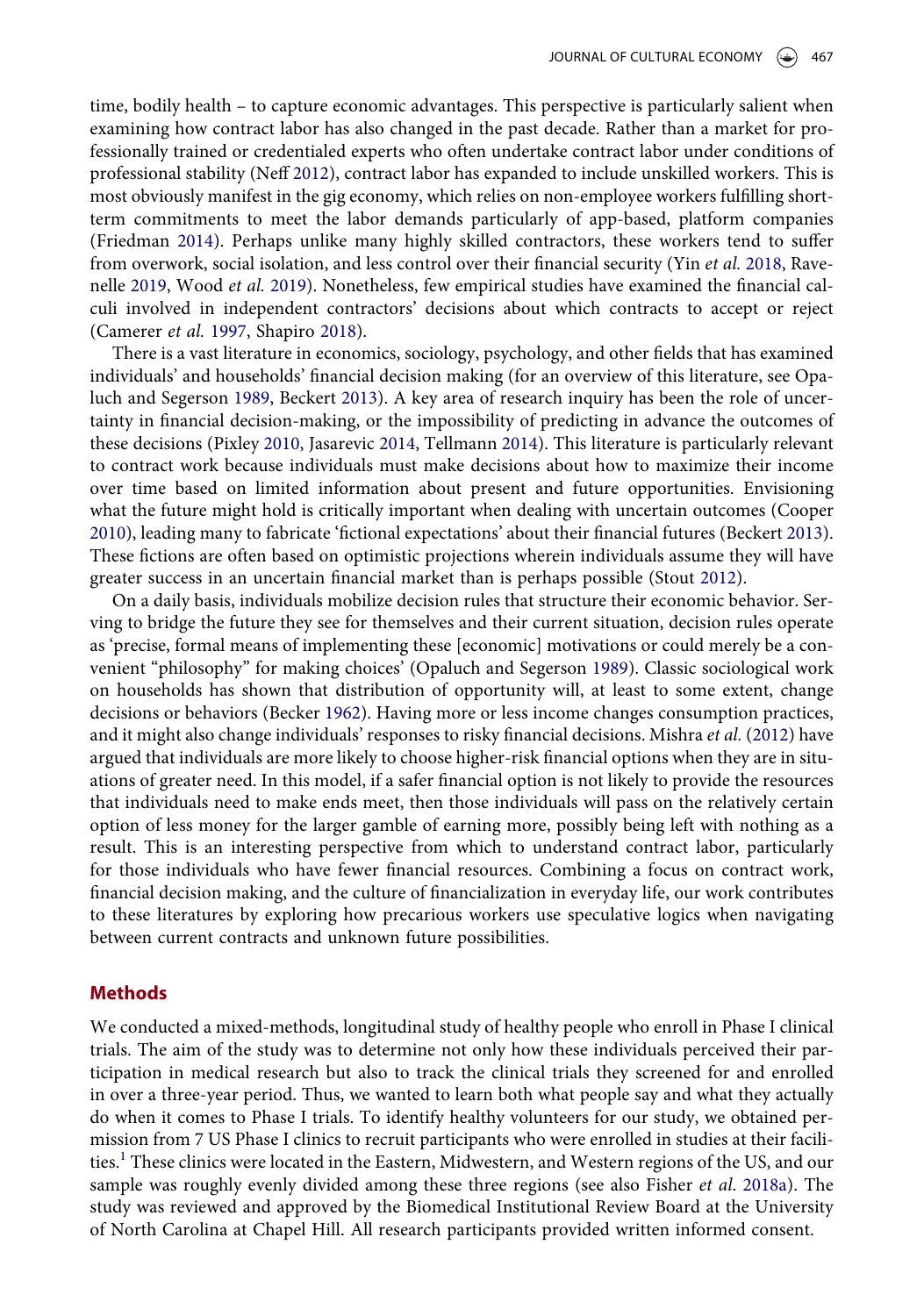<span id="page-4-0"></span>We recruited participants in person during scheduled clinic visits to each facility between May and December 2013. All healthy volunteers who were enrolled in a Phase I trial and who spoke either English or Spanish were eligible for our study. This convenience sampling approach was facilitated by the offer of compensation for their participation, with participants receiving a US \$20 Visa gift card after enrollment and completion of an initial interview. Participants were also informed that they would receive up to an additional \$450 by completing the study (i.e. \$50 for completing an interview 6 months after enrollment, \$100 for completing an interview 1 year after enrollment, \$100 for completing an interview 2 years after enrollment, and \$200 for completing a final interview 3 years after enrollment). We determined that payment for research participation was essential for the success of retaining our sample for three years. In addition, our prior work (Fisher [2020\)](#page-18-17) indicated that, unlike many other subjects of social science research, Phase I trial participants *expected* to get paid for their involvement in research. To fail to offer payment to participants would have diminished our ability to recruit and retain a representative sample of healthy volunteers. Moreover, given the financially precarious situations of the majority of our participants, we also believed it was the ethical thing to do to compensate people for their time and commitment to our research. We nonetheless set initial payment at a nominal level (i.e. \$20) to reduce the possibility that the monetary incentive would compromise the voluntary nature of consent to our study (see, for example, Head [2009](#page-19-25)). Approximately 90% of the participants invited to enroll consented to join the study and completed the initial, confidential interview while in the Phase I clinic.

<span id="page-4-2"></span>After enrollment and completion of the initial interview, all participants were randomized to either the 'full-participation' or 'control' arm of our study. Roughly 20% of participants were allocated to the control group so we could assess whether our study had an unintentional interventional effect on participants' perceptions or behaviors. Although we kept in touch periodically with control group participants to ensure we had up-to-date contact information, their remaining study involvement consisted of only a final telephone interview three years later. In contrast, individuals in the full-participation arm completed four telephone interviews that occurred 6 months, 1 year, 2 years, and 3 years after their enrollment. The full-participation arm was also required to complete online or telephone-based surveys we called 'clinical trial diaries' to document their ongoing Phase I trial involvement. The clinical trial diaries were designed to collect information in real-time about where participants screened for clinical trials, details about the clinical trial (e.g. therapeutic area, study length, risks, compensation), whether they qualified for and participated in the study, as well as their perceptions of the study and rationale for enrolling or declining participation (for a full description of the instrument and our data collection methods, see Edelblute and Fisher [2015](#page-18-3)). Although participants had to complete a clinical trial diary for each study they pursued, they were repeatedly assured that they were under no obligation to continue screening for or enrolling in Phase I trials. Compensation in our study was not tied to completion of clinical trial diaries, so participants were paid only for completing interviews. We felt this would take away any incentive for participants to continue to screen for clinical trials or to potentially provide false information about their clinical trial activity.

<span id="page-4-1"></span>In total, we enrolled 180 healthy volunteers in our study. However, we withdrew two participants from the study when we discovered that they were actually only one person who had enrolled twice, using an alias and different demographic information the second time. We made the decision to exclude all of her data, and we were left with a sample of 178 healthy volunteers (see [Table 1](#page-5-0)). As is typical of Phase I trials (Fisher and Kalbaugh [2011,](#page-18-18) Grady et al. [2017](#page-19-26)), our sample was predominantly men (74%), people who had prior experience participating in Phase I trials (79%), and members of racial and ethnic minority groups (68%). Only 21% were in their first Phase I trial, and almost half of our sample had participated in at least 6 prior trials (48%). Black participants made up the plurality of our sample (40%) followed by non-Hispanic whites (32%) and Hispanics (21%), of whom 14 (8%) completed interviews and clinical trial diaries in Spanish. Healthy volunteers in our sample were largely from low-income, low-educational-attainment, and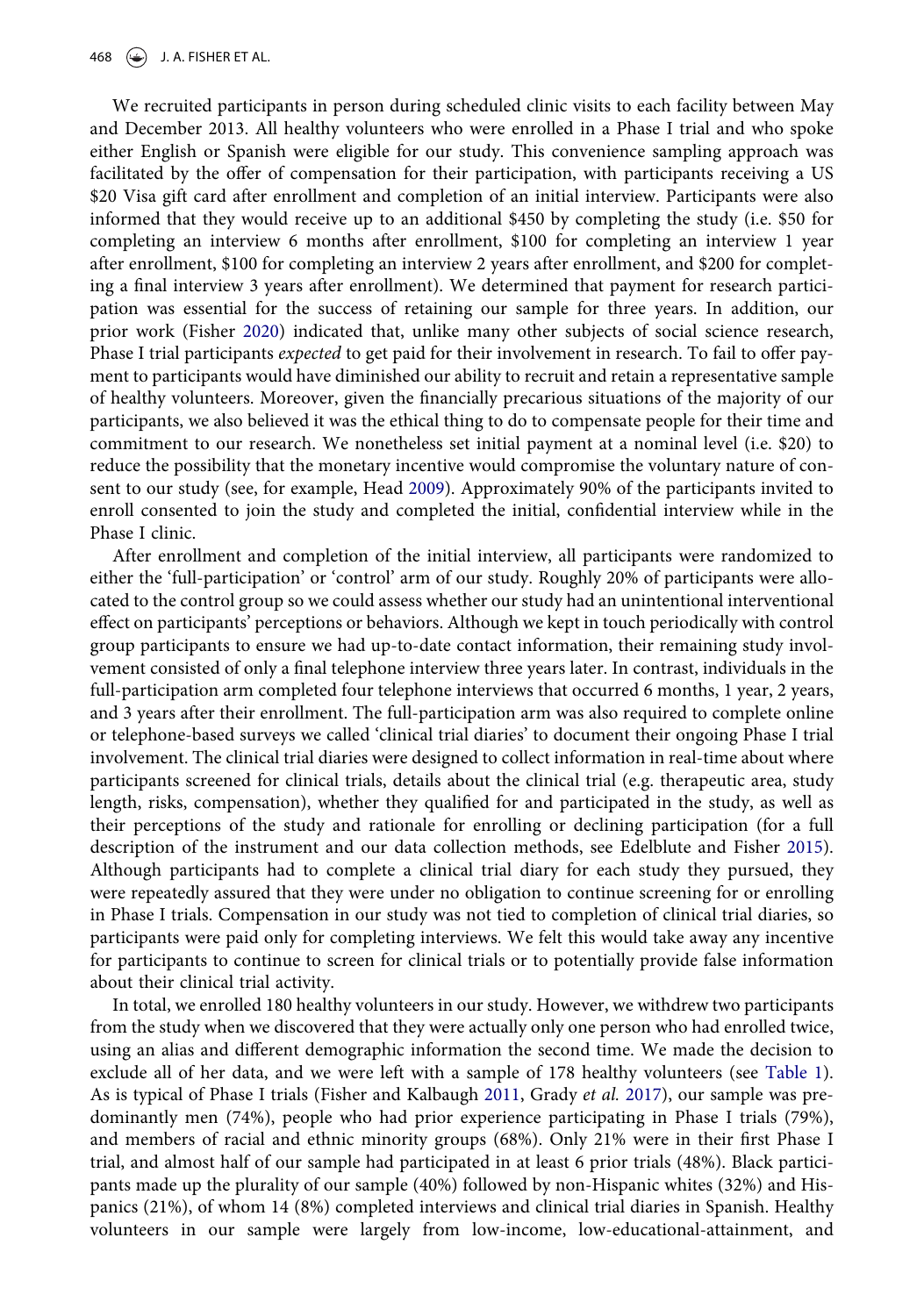#### <span id="page-5-0"></span>**Table 1.** Demographics of Study Participants ( $N = 178$ ).

|                                               | n              | %     |
|-----------------------------------------------|----------------|-------|
| Gender                                        |                |       |
| Women                                         | 47             | 26.4% |
| Men                                           | 131            | 73.6% |
| <b>Clinical trial experience</b>              |                |       |
| 1 study                                       | 38             | 21.3% |
| 2-4 studies                                   | 49             | 27.5% |
| 5-10 studies                                  | 45             | 25.3% |
| 11-200 studies                                | 46             | 25.8% |
| <b>Race/Ethnicity</b>                         |                |       |
| Non-Hispanic white                            | 57             | 32.0% |
| Black / African American                      | 72             | 40.4% |
| American Indian                               | 2              | 1.1%  |
| Asian                                         | 6              | 3.4%  |
| Hawaiian / Pacific Islander                   | $\overline{2}$ | 1.1%  |
| More than one race                            | 13             | 7.3%  |
| Hispanic <sup>a</sup>                         | 38             | 21.3% |
| Foreign born                                  | 35             | 19.7% |
| Age                                           |                |       |
| $18 - 21$                                     | 6              | 3.4%  |
| $22 - 29$                                     | 34             | 19.1% |
| $30 - 39$                                     | 58             | 32.6% |
| $40 - 49$                                     | 54             | 30.3% |
| $50+$                                         | 26             | 14.6% |
| Household income <sup>b</sup>                 |                |       |
| Less than \$10,000                            | 30             | 16.9% |
| \$10,000 to \$24,999                          | 52             | 29.2% |
| \$25,000 to \$49,999                          | 71             | 39.9% |
| \$50,000 to \$74,999                          | 13             | 7.3%  |
| \$75,000 to \$99,999                          | $\overline{7}$ | 3.9%  |
| \$100,000 or more                             | 4              | 2.2%  |
| <b>Educational attainment</b>                 |                |       |
| Less than high school                         | 12             | 6.7%  |
| High school or GED                            | 37             | 20.8% |
| Some college                                  | 52             | 29.2% |
| Trade/technical/vocational training           | 19             | 10.7% |
| Associate's degree                            | 21             | 11.8% |
| Bachelor's degree                             | 32             | 18.0% |
| Graduate degree                               | 5              | 2.8%  |
| Employment status <sup>c</sup>                |                |       |
| Full-time/Business owner (self-employed)      | 45             | 25.3% |
| Part-time/Independent or irregular contractor | 60             | 33.7% |
| Unemployed/Retired                            | 73             | 41.0% |

<sup>a</sup>The category Hispanic includes all racial groups, of which we had those in our sample who identified as white, black, more than one race, American Indian, and Native Hawaiian/Pacific Islander. <sup>b</sup>

bData for household income was not reported by one participant.

c These data are based on consolidated definitions of each employment category that we used to standardize self-reported data from participants.

underemployed groups. Nearly half of our sample reported a household income of less than US \$25,000 annually, and only 13% reported a household income over US\$50,000. Only about onethird of our sample had a college degree. Additionally, aside from their clinical trial enrollment, most participants were unemployed (41%), with only 25% employed full-time and 34% reporting part-time or irregular work.

We retained 92.2% of our sample (91.1% of the full-participation arm and 97.1% of the control arm). We draw upon here data from all waves of interviewing ( $n = 736$ ) and all completed clinical trial diaries ( $n = 1138$ ). Interviews were semi-structured, lasted an average duration of 68.5 min, and covered a wide variety of topics, but each interview consistently included questions about participants' clinical trial experiences, their motivations for trial enrollment, their perceptions of clinical trial risks and benefits, their decision making about trial enrollment, their health and health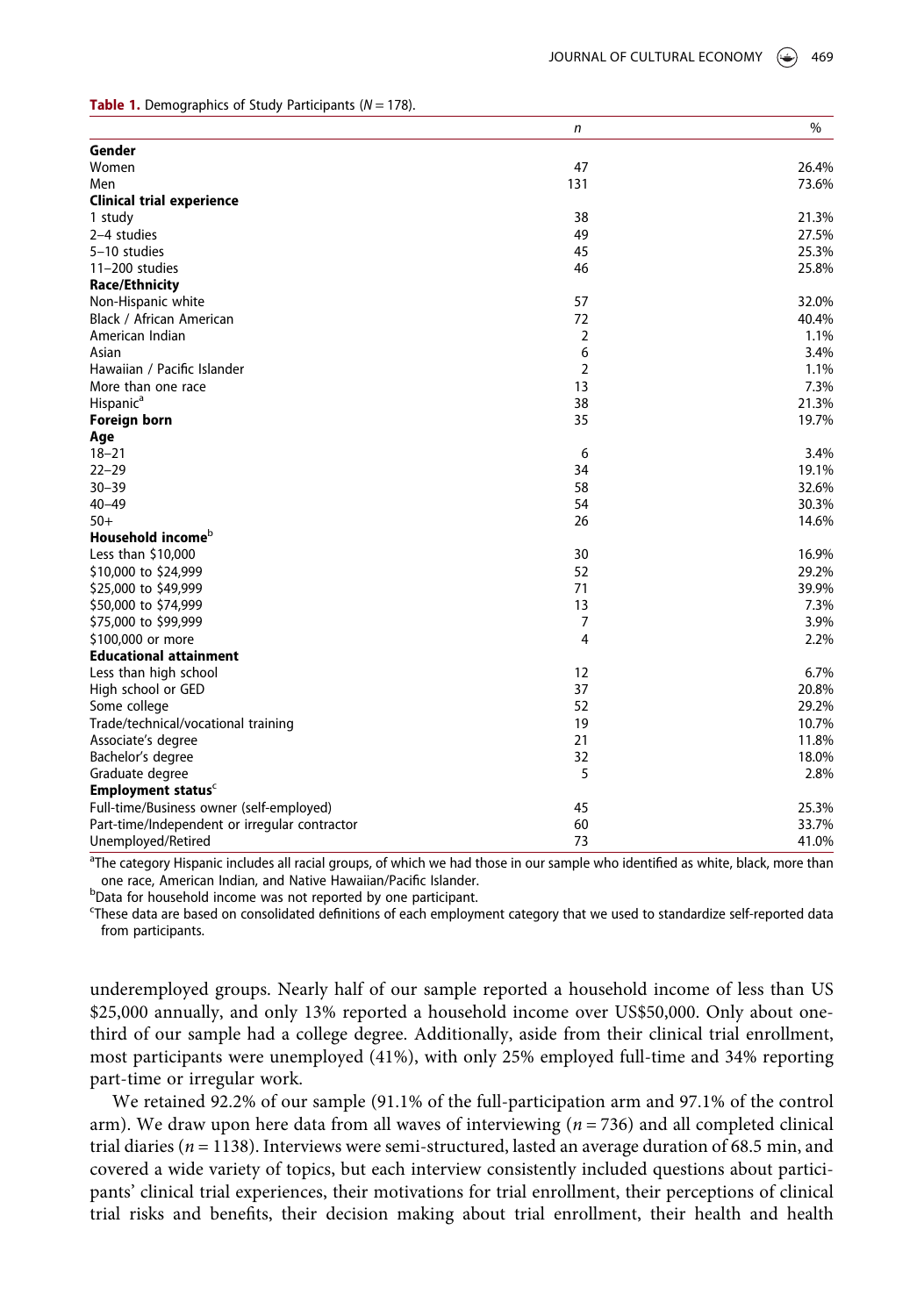470  $\left(\bigcirc\right)$  J. A. FISHER ET AL.

<span id="page-6-5"></span>behaviors, and their expectations about future trial participation. At different interview stages, we also asked questions about participants' employment history, education, and family life. All interviews were transcribed in full, verified by a study team member for accuracy, and coded by two team members using Dedoose software. Following an abductive analysis methodology (Tavory and Tim-mermans [2014](#page-20-4)), our coding process identified emergent themes while also exploring a priori topics that were part of our larger project aims. In particular, we focus here on the interview data that were coded as pertaining to economic decision making, which were the most relevant excerpts to investigate for inquiry into speculation and included 2,222 excerpts from all interviewing waves. We use the clinical trial diary data in aggregate to compare participants as well as at the individual level to find evidence of the speculative financial practices in which participants were engaged. As we analyzed the data, we also contextualized coded excerpts and clinical trial diaries in participants' larger stories by re-reading transcripts in their entirety and referring to detailed memos taken about each participant. Thus, the coded excerpts and clinical trial diaries were merely a starting point for the analysis we present below.

## Clinical trials as speculative labor

<span id="page-6-6"></span><span id="page-6-3"></span><span id="page-6-2"></span><span id="page-6-1"></span>For those healthy individuals who choose to enroll in Phase I trials, the economic incentive is paramount. While many healthy volunteers espouse a belief in the societal benefit of their trial participation (Fisher et al. [2018b](#page-18-19)), it is nonetheless the financial compensation that motivates them to enroll and structures the system of 'clinical labor' (Cooper and Waldby [2014](#page-18-20)). While attention in the literature has concentrated on the 'professional' healthy volunteers who consider their drug trial participation to be a 'job' (Elliott [2008](#page-18-21), Abadie [2010](#page-17-0)), they are not the majority of those who enroll in Phase I trials (Williams and Fisher [2018,](#page-20-5) Fisher [2020\)](#page-18-17). There are also those healthy volunteers who might see their clinical trial involvement as a one-time event as well as those who perceive of it as a long-term, intermittent source of income when they need it or as a revenue-gen-erating economic activity 'for which one does not need to work' (Nyman et al. [2013](#page-19-27), p. 61, see also Nyman et al. [2008,](#page-19-28) Beckert and Lutter [2013\)](#page-18-22). However, given the prevalence of racial and ethnic minorities and people who report below-poverty-line incomes, recruitment for Phase I trials capitalizes on social and economic inequalities that make such work both necessary for and attractive to certain segments of the population (Fisher [2020](#page-18-17)).

<span id="page-6-4"></span><span id="page-6-0"></span>While not all healthy volunteers pursue Phase I trials full time, the search for their next trial can lend itself to a speculative approach for those participants aiming to maximize their Phase I income. These clinical trials differ in how much they pay based on the confinement length, number of outpatient follow-up visits, study procedures, and other factors, and healthy volunteers' selection of one study precludes their participation in others because they are limited to enroll in only one clini-cal trial at a time and are typically required to observe a 30-day 'washout' period between studies.<sup>[2](#page-17-1)</sup> Thus, when and where they enroll in a study affect their options for future participation, but healthy volunteers do not necessarily know what studies might be available tomorrow as they decide whether to join a study today. Operating within a field of unknowns and aiming to mitigate their economic precarity, healthy volunteers nevertheless develop financially-based decision rules to guide their trial enrollment.

In what follows, we explore the narratives and experiences of healthy volunteers who engage in speculation as short-term, independent contract workers. In particular, we focus here on the segment of our sample who enrolled in pharmaceutical drug trials as their primary or critical source of income. Some of these individuals could be characterized as 'professional' participants, but others were individuals who enrolled regularly in clinical trials to help make ends meet while also pursuing other types of work. Together, these two types of healthy volunteers made up about 65% of our participants, and they distinguish themselves from the remainder of our sample who had other full-time employment or other stable sources of household income (e.g. partner's income).<sup>[3](#page-17-2)</sup> We begin by illustrating the speculative orientations these participants bring to Phase I trials,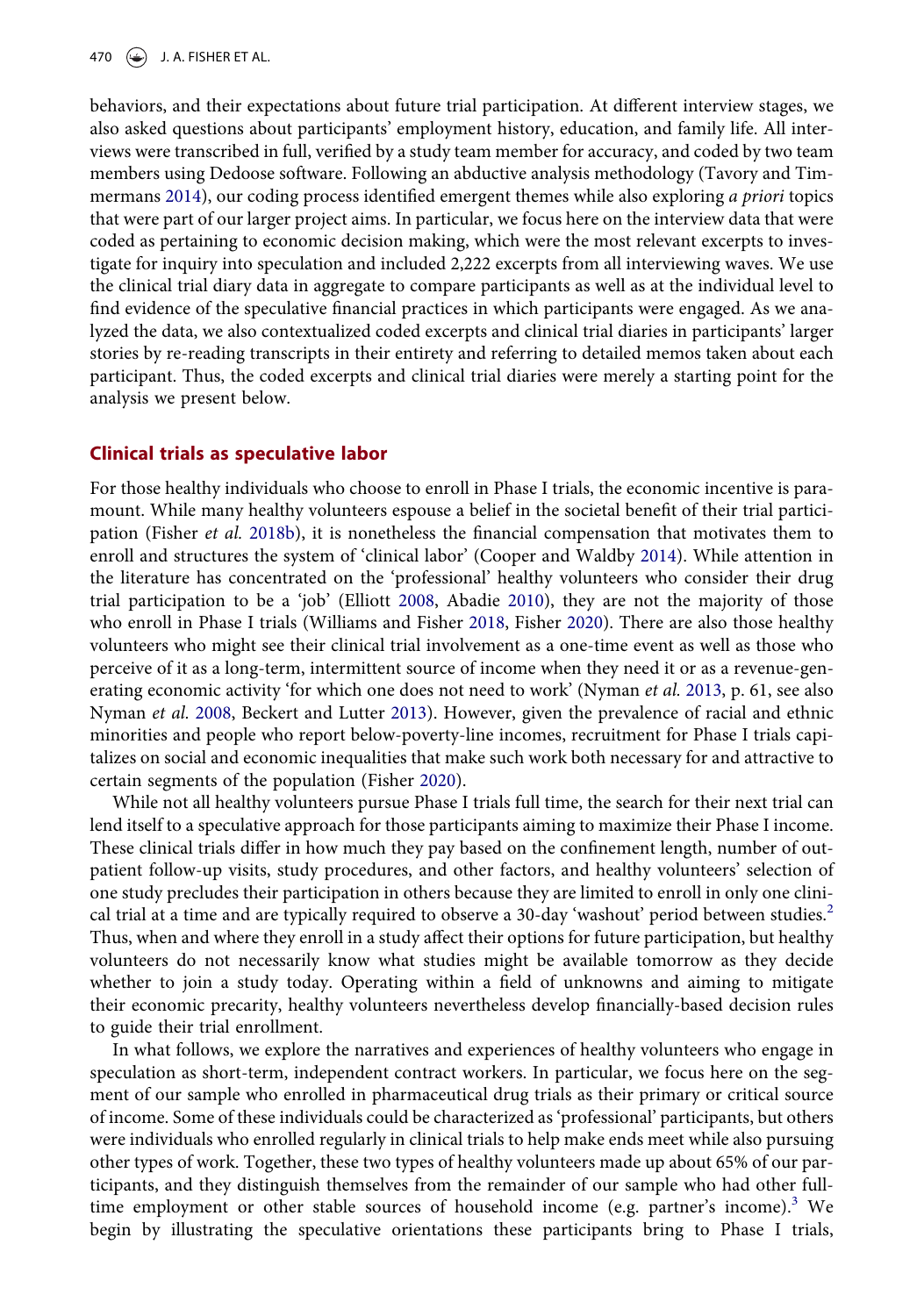particularly in terms of how they understand their health and time as speculative assets and the possibility of earning their income through trials alone. Next, we turn to healthy volunteers' actual practices and their mobilization of what we call the future-income-over-immediate-pay calculus in determining whether to enroll in or decline particular clinical trials. Finally, we describe the financial outcomes of healthy volunteers' speculation in the clinical trial marketplace, including their interpretations of the success and/or failure of their decision-making strategies. When seen through the lens of contingent contract work (rather than research participation alone), healthy volunteers' involvement in Phase I trials reflects the broader shift in society from more stable forms of employment to precarious – and responsibilized – labor that supports the system of finance capitalism, under which *all* individuals become agents subject to financialized structures of opportunity and decision.

## Speculative orientations

<span id="page-7-0"></span>When people learn that they can earn money by enrolling in Phase I trials as healthy volunteers, they might initially focus on the bodily risks or social stigma associated with such an endeavor (Cottingham and Fisher [2017\)](#page-18-23). However, for those individuals who do complete a first study, most are surprised that it is a relatively appealing way to earn money, particularly because study compensation is typically paid relatively quickly and as a lump sum.<sup>[4](#page-17-3)</sup> Among healthy volunteers in our study, participants often reflected on their own or others' first impressions of studies as rather negative. For example, Michael, a black man who had participated in over 20 studies, explained,

They automatically just place judgment on it. … They don't know what's going to happen, and so they're like, "Oh man, … y'all are putting what in your body?" … And then it's like as soon as like that check [for completing the study] kicks in, like, "You know what? It wasn't too bad, actually."

With thousands of dollars offered in exchange for their participation, many healthy volunteers viewed studies positively as an unrivaled source of income. Jason, a multiracial man who had participated in more than 30 studies, stated simply, 'Because for the time commitment, you know, it is an amount of money that a lot of people in this country don't have the opportunity to make in that short of a period of time.' Blake, a black man who had participated in more than 10 studies, emphasized not only how much money he could earn but also how 'quick' and 'easy' it is:

The advantages, I would say, is making more money with less effort. There's a lot of people I know who work four weeks and only make about \$1,200. … I work one week as opposed to four weeks, [and] I can make double that without doing any work.

The potential to earn more in clinical trials than through conventional employment prompted about one-third of the participants in our study to pursue clinical trials full time as work (i.e. as 'professional' participants). Indeed, this was the case for Michael, Jason, and Blake, all of whom had a prior history of low-wage jobs and now regularly traveled to clinics throughout the Midwestern and Eastern United States as part of their clinical trial participation.

To earn money in these clinical trials, however, participants have to be healthy. They must be able to pass all the screening tests that ensure that their bodies are free of any diseases or illnesses and are functioning normally. When healthy volunteers develop a speculative orientation to clinical trials, they are more likely to see their health as an asset that gains economic value through their bodies' ability to qualify for studies. Nadia, a white woman who had emigrated from Russia and had participated in more than ten studies, made this point explicitly: 'Really it's not a labor [that is, like work], you know? If you have good health, you can earn and sell it.' As a speculative asset, it is up to each healthy volunteer to decide how much their health is worth and which clinics will allow them to best capitalize on its value. Derek, a black man who was enrolled in only his second study when we first met him, asserted,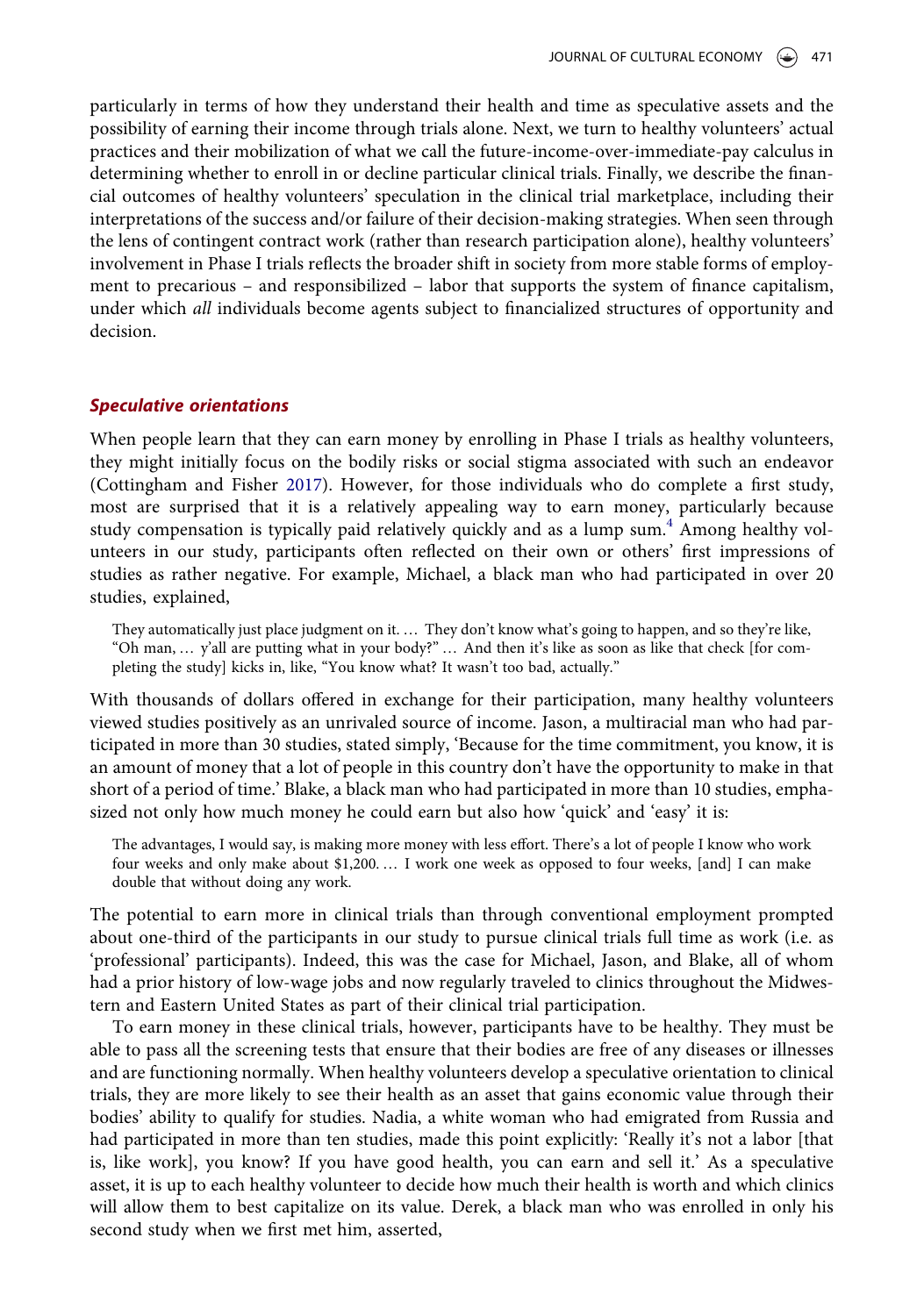472  $\left(\rightarrow\right)$  J. A. FISHER ET AL.

So, you gotta think, "What am I really worth?" It's not about being greedy, but … your time is money. You know what I'm saying? Like I just see it as I'm a hot commodity, ... you're not getting no junk research [from me]; you're going to get the top of the line research. So, why wouldn't I get the top of the line price, you know?

<span id="page-8-3"></span>Elsewhere, we have analyzed the ethical dimensions of treating one's body as a commodity (Walker and Fisher [2019](#page-20-6)), but the important point to consider here is how healthy volunteers leverage their good health in order to earn clinical trial income over time.

<span id="page-8-2"></span><span id="page-8-1"></span>In the same ways that cultivating specialized knowledge and insider networks are constructed as key to success in high finance speculation (de Goede [2005](#page-18-24)), so too are they crucial to healthy volunteers' orientation to achieving financial success through clinical trials. As we have reported elsewhere (Monahan and Fisher [2015,](#page-19-29) Fisher [2020](#page-18-17)), many serial participants studiously hone their knowledge about best practices for enhancing their control over the conditions of their participation. These efforts also contribute to their perception that they can engage in labor speculation shrewdly. In this context, health-promoting behaviors essentially become a bodily investment that can help participants qualify for clinical trials. For example, Paolo, a Hispanic man who had participated in more than 20 studies, explained,

I'm willing to go and invest in this because I really know my body is going to be in optimal chemical form. From spinach to broccoli, … I put everything in a blender and drink it. And, knowing exactly what my body needs to be in order to gain entrance [to studies], it increases my percentage of getting in there.

Yet, control over qualifying is never absolute, and Paolo failed screenings for clinical trials several times over the three years he was in our study, but these missed studies confirmed his belief that he needed to invest in his body.

<span id="page-8-0"></span>Additionally, as with research that finds the 'soft' skills of communication to be increasingly cru-cial to sourcing work in a gig economy (Broughton et al. [2018](#page-18-25)), some healthy volunteers try to leverage their good rapport with research staff to find out about their timelines for upcoming, highpaying studies. Once serial participants have this information, they can try to coordinate their own availability with the desired study, meaning that they have finished their washout period in time for the new study and they are not confined to another clinic elsewhere. Jason, who had a habit of clandestinely dating clinic staff, imparted, 'That's usually the biggest part of it, you know, having the timing, having good information. If you've made friends with a staff person … and they disclose information that they're not supposed to tell, … that gives you an advantage.'

In these ways, a culture of competition exists among many professional participants, which can encourage a broader speculative orientation to clinical trial labor as individuals try to outdo each other. Shared stories about participants making large sums of money contribute to this, leading some individuals to acquire a kind of celebrity status and serve as aspirational figures for others. Even those who did not serially participate in clinical trials, like Marco (a Hispanic man who had completed only two clinical trials by the end of our study), spoke to the draw of speculation:

I had guys tell me, like, "Yeah, last year I made [\$]50,000." And I'm like, "What?" And then they'll tell me, they'll be like, "Yeah, I have two house[s] … I got this, I got that. I got three cars. I got-." You know what I mean? Wild shit. … And then when you hear all that, it start[s] getting you hyped, like, "Damn, I need to get that 50,000," you know?

Although many of these financial success stories lack credibility, as we will show, they nonetheless set the tone for participation in this market.

That said, pursuing Phase I contract work has an expiration date. The number of trials seeking healthy volunteers over the age of 45 is quite limited, and individuals will typically age out of studies altogether after 55 (if they have not already developed health issues that also exclude them, such as high blood pressure or cholesterol). Awareness that health is a time-limited asset makes many healthy volunteers more reflexive about the speculative nature of clinical trial participation. Austin, a black man, was new to clinical trials when we met him, but he participated in more than 20 new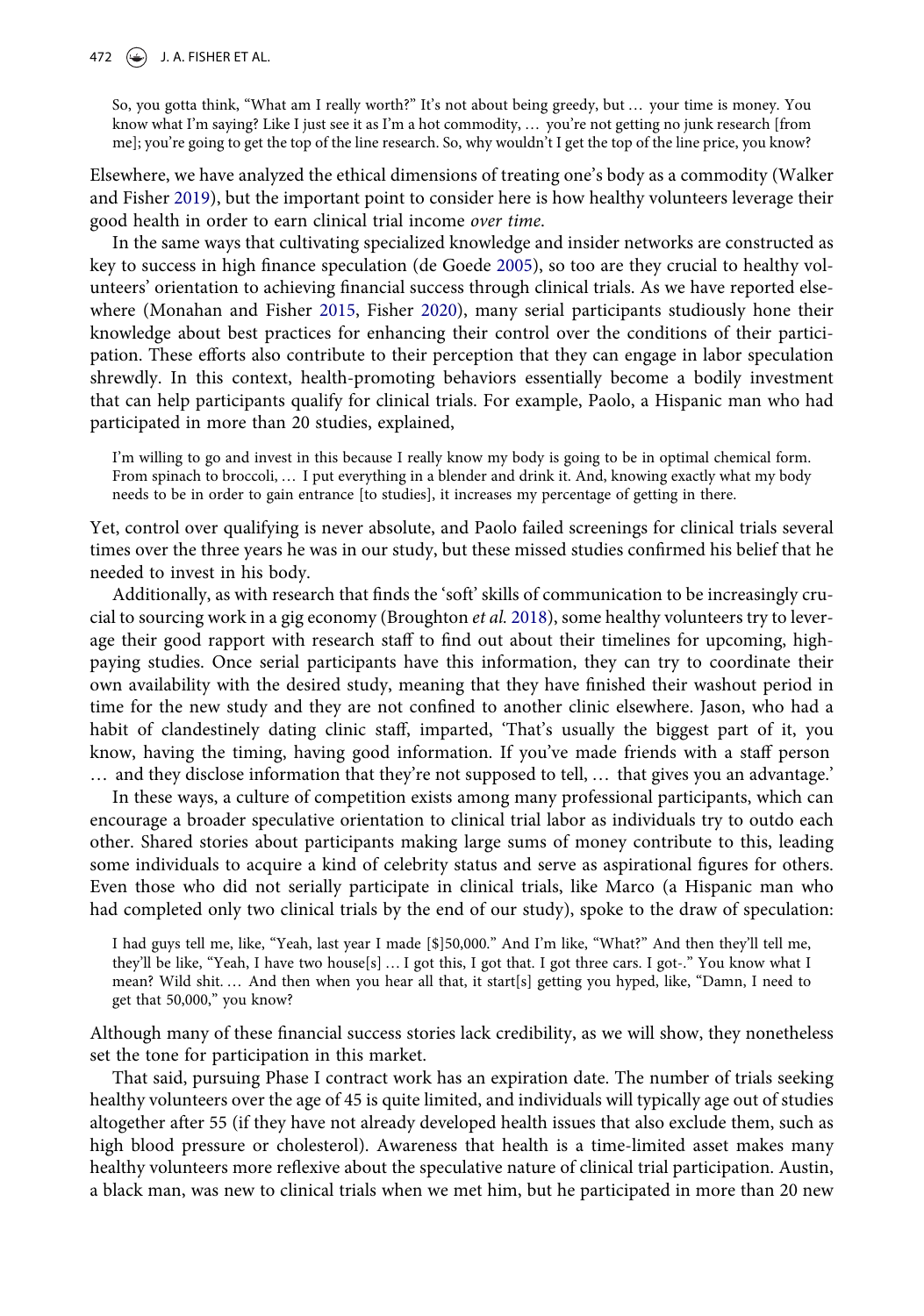trials over the next three years. Acknowledging clinical trials as a risky economic activity, Austin proclaimed,

You gotta be smart, I think, to do studies. If not, then you just end up with nothing. You end up letting all this time pass that you spending money and gambling money and just paying bills, and the next thing you know, you're too old to go to work and get the pension, and you haven't paid enough into the Social Security to get Social Security. … You just gotta see it in that way—that you can't do this forever.

Thus, participants largely agreed that clinical trial participation cannot sustain them forever and that they should avoid becoming too reliant on trials. However, this perspective on the work motivates some healthy volunteers to capitalize all the more on the opportunity before it is foreclosed.

### Speculative practices

When asked what kind of study they preferred, the vast majority of participants would say they were seeking the best paying study that could be completed in the shortest amount of time. As straightforward as this preference might seem, it is nearly impossible to execute given the messy reality of how Phase I trials are structured. Most of these clinical trials are complete in one to three weeks, but the amount of time required for healthy volunteers to spend overnight in a residential research clinic varies. Some studies have participants check into a clinic and keep them there until the end of the study with no additional follow-up visits. Others might have healthy volunteers come and go for multiple shorter confinement periods. Still others might consist largely of outpatient visits rather than require healthy volunteers to sleep in the research clinic. Thus, participants must choose among an array of dissimilar studies based on their perception of which has the most financial benefit. Interestingly, this choice might also include passing up *higher-paying* studies when participants perceive those studies as limiting their ability to earn greater sums over the long term. In other words, participants engaged in a future-income-over-immediate-pay calculus evaluate how joining one study would affect their long-term earning potential in clinical trials. This type of financial decision making is quite speculative in the sense that healthy volunteers are risking more certain income now based on the fiction that they can predict what types of studies will be available to them in the future.

The future-income-over-immediate-pay calculus can best be illustrated by examining cases in which participants declined specific Phase I trials, especially high-paying ones, out of concern for how those trials might affect their eligibility for future studies. Longer Phase I trials tend to pay more, accounting for the time healthy volunteers must spend confined to a research clinic and/or the number of outpatient visits. Yet, counterintuitively, many participants argued that they could make more money over time by enrolling in shorter studies, even though they pay less. Wanda, a black woman who had participated in about 7 studies, emphasized the importance of making decisions based on study length rather than on total compensation alone:

I've seen some [studies] where it may be like 7 [or] 8,000 dollars, but they stretch it out over six months, you know, like one visit a month. And, no, I don't want to do it like that because then that's gonna keep you from participating in something else that may come up, so I'd rather just go ahead and get it over with, you know, even if it's like staying for 30 days at a time, you know.

In these instances, participants believe that they can complete more studies per year and earn more money by pursuing shorter ones or at least by avoiding those with many follow-up visits.

This strategy of turning down a higher-paying study for a lower-paying one primarily makes sense when someone wants to complete as many studies as possible. For many full-time healthy volunteers, doing so becomes a complex puzzle in which they have to consider screening and check-in dates as well as any outpatient visits. Jason, for example, related how he passed up a higher-paying study for a shorter one that he felt would give him more options:

For example, right now at [Midwestern clinic], they have a screening scheduled for [a] \$8,750 [study]. That sounds great. But you check out on August 21st, you have to return for an outpatient visit in September and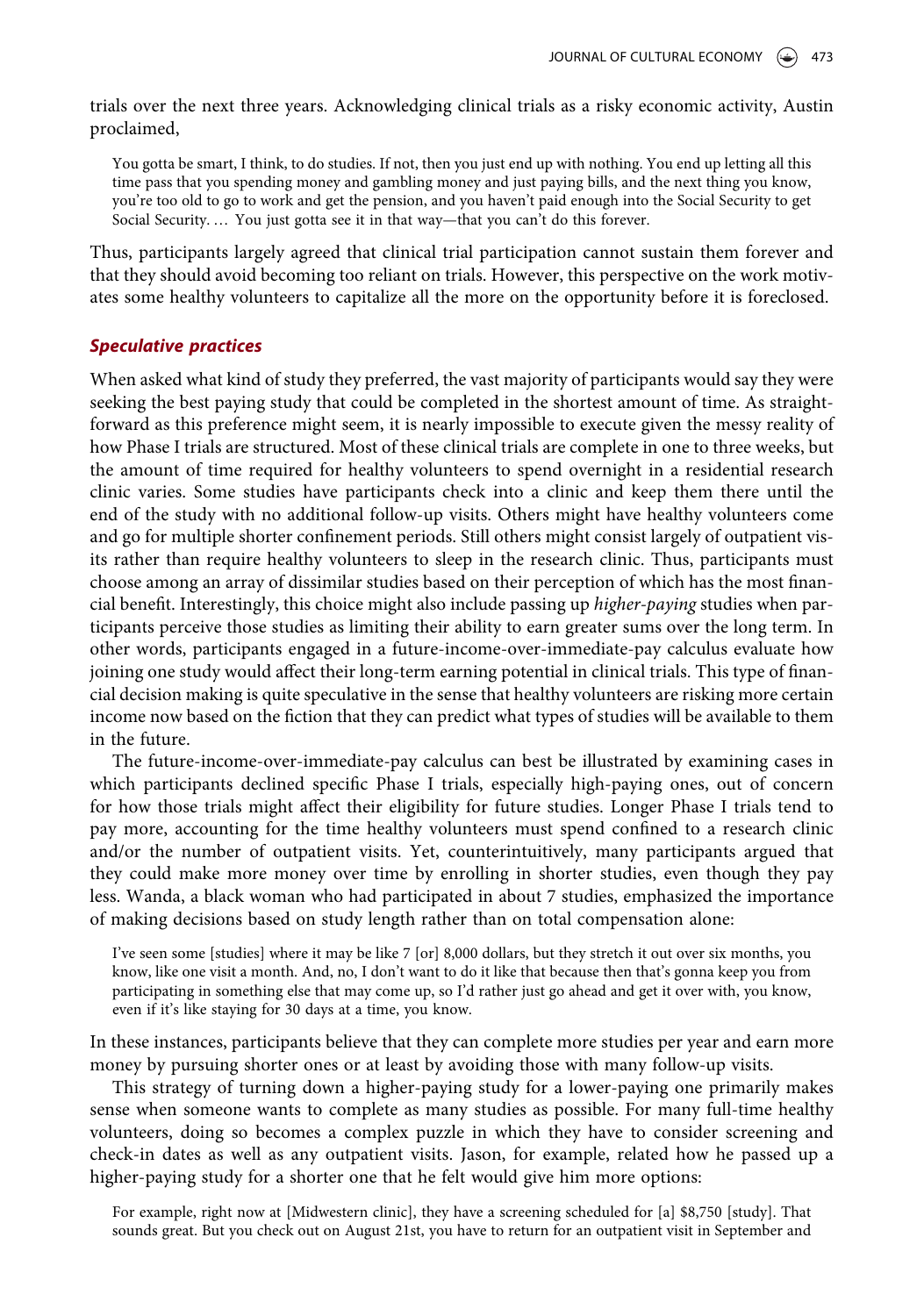October and November. Well, if you have your last outpatient visit with them in November, then you can't do a study [at that clinic] at least 30 days, you know, until after that date [due to washout period requirements]. … I had a screening for that study, and I was like, yeah, I'd love to get the 8,750, but … I don't want to tie up my eligibility to do studies [at that clinic]. … So, I can't, you know, get tied up and cut down the future money that I'm able to make. So, outpatient visits is a big criteria ... because it'd almost be more beneficial to do, you know, a study that pays significantly less money in that case that was over sooner so that you could do other studies over that same time period and recoup some of the money that you would have made at the higherpaying study. (emphasis added)

A study that pays nearly \$9,000 is not common in the Phase I world, but Jason nonetheless believed that his future income would be greater by finding a shorter study with fewer outpatient visits, so even after having screened and qualified for it, he declined to enroll in it.

Another important factor in the future-income-over-immediate-pay calculus concerns participants' perceptions of how one Phase I trial might affect their body's ability to qualify for the next. Participants described avoiding certain studies not because they were too risky in an abstract sense but instead because those studies might have exacted short-term bodily changes that were not harmful per se but might have prevented them from being able to pass all the screening procedures for a new clinical trial (see also Fisher [2020](#page-18-17)). Because of consuming investigational drugs and having repeated blood collection during these clinical trials, tests of healthy volunteers' liver and kidney function or other myriad physiological processes might not come back 'normal' for several weeks. For those healthy volunteers who want to join the next trial as quickly as possible after finishing their last, these corporeal changes devalue their bodies, threaten their future income, and need to be minimized. Steve, a white man who participated in studies full time, learned this lesson the hard way in the two decades he had enrolled in Phase I trials:

I've been burned a couple of times. Like, I did one [study] … where it raised your cholesterol, which I didn't mind doing, but then I found out it kept your cholesterol up for a long time. So, I wasn't able to get into other studies for like several months afterwards, and I had to really work to get my cholesterol down. Then, there was one that messed with your white blood cell count … and [afterwards] I was getting rejected from studies because of that. … So, my main concern is: will the side effects prevent me from getting other studies, you know?

For his part, Jason was more concerned about the effects of blood collection, particularly because he was eager to go from one study to the next. He explained,

It's always a concern when you get out of a study and have given a lot of blood throughout the study to go screen somewhere else and your hemoglobin level is in the correct range, and your red blood cell count. … So that was my concern, that if I take this study [with a high volume of blood collected], I might, you know, not be able to qualify for those other studies that I have lined up. So that was my concern.

As with other full-time healthy volunteers, Steve's and Jason's attempted solution was to select studies based on how they might affect their future income in terms of their ability to qualify for more trials.

Determining how much time to wait between studies was another way in which healthy volunteers aimed to exert control over their long-term income. The washout period between studies is designed to give healthy volunteers' bodies the chance to clear any remaining traces of an investigational drug out of their system. This requirement has the dual purpose of improving the validity of trial results and of minimizing the risk to participants of drug interactions. Some of our participants perceived the washout period as an impediment to earning income in Phase I trials, so routinely ignored it and enrolled as quickly as they could in their next trial. However, others believed that observing this time between studies preserved the longevity of their trial participation. Compared to many other full-time participants, Steve exercised more caution about defying the washout period. He argued,

You don't wanna get busted breaking a 30-day washout, and particularly if I got banned from, say, [my local clinic], that would change my life because I'd have to move out of [this city] 'cause I wouldn't be able to make a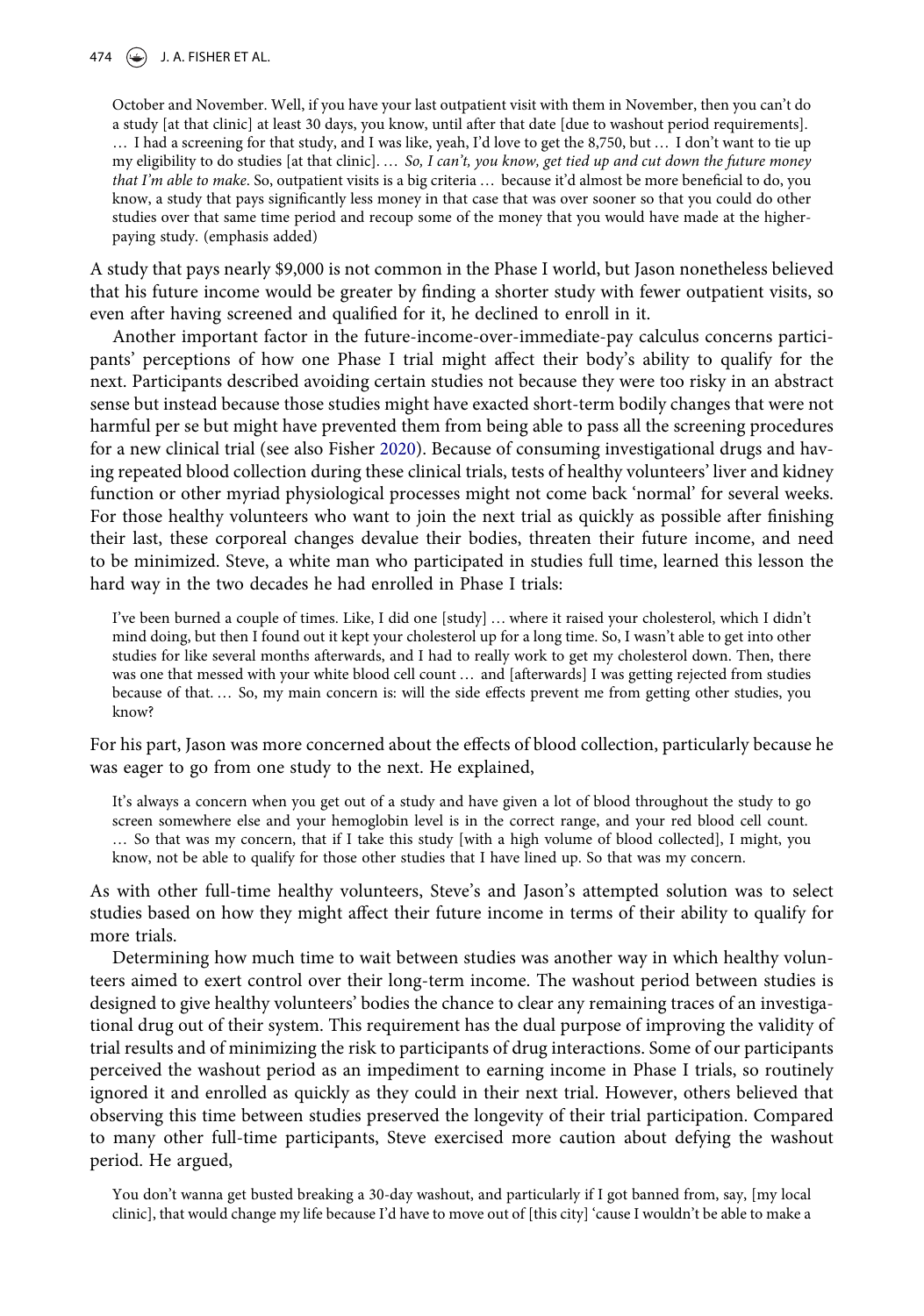living there. So, I can't afford to get banned from [that clinic]. Same with [two other clinics in my region], if either of them banned me, … I'd be screwed, I'd have to relocate.

In other words, it was an economic decision for Steve to observe the washout period so he could remain in good standing at the clinics he frequented. While he might make more money in the short-term by ignoring it, he would rather forego the opportunity for immediate study pay to safeguard his long-term future income at those clinics. In contrast to Steve with his history of having enrolled in more than 70 studies, Jonathan, a white man in only his second clinical trial, emphasized the importance of the washout period for health reasons:

Because just the interactions with two different drugs, you don't know how it's gonna affect you. … Let's say you did two studies [without observing the washout period] and you make \$10,000. That'd be great and all, but then you get really sick. Two things can happen. [First,] you can get really sick and be permanently not able to go to here [to the research clinic] because you're permanently sick. But, [second,] at the same time, let's say you don't get completely sick, and it's only like three, four months [of sickness]. Well, while you could've been doing studies by waiting on the washout period, yeah, \$10,000 right away was great, but now you're stuck in bed not making any money at all.

Even though Jonathan believed that he could be physically harmed by not observing the washout period, his focus was nonetheless on making decisions that facilitated his ability to join future studies. In this regard, the underlying logic for why he should follow the rules set out by the research clinics mirrors that of Steve: the possibility of immediate pay offered in a specific clinical trial that begins prior to the end of the washout period is traded against the prospect of more substantial trial income in the long run that is gained by waiting the entire 30 days before seeking a new contract. Thus, whether to follow or ignore the washout period involved speculation on the part of participants who wanted to earn as much money as possible from clinical trials over time.

Some participants believed the best way to maximize their Phase I trial income was never to settle for studies below a set compensation level, but this too was a speculative practice given the unpredictability of future clinical trials on offer. Rather than selecting among possible studies, they simply opted not to participate at all until a study with a large stipend became available. For our many participants struggling to pay bills, however, this was an especially risky practice. For example, Wyatt, a black man who had participated in more than a dozen studies, had amplified financial and scheduling concerns because he was primary caretaker of his two sons, one of whom had special needs. He often passed up lower-paying studies because he did not think they were worth the effort, including coordinating paid childcare, based on his knowledge of what studies could pay. Reflecting on what he was looking for in a clinical trial, he joked,

Just trying to find a big study where I can pay off some stuff and make some changes [in my life]. [laughs] That one's like the white whale, it's just aloof. [laughs] ... I actually get a sight of it [sometimes], but it's definitely like Moby Dick where I can't grab that sucker [laughs].

## Speculation outcomes

<span id="page-11-0"></span>The labor market for clinical trials is undoubtedly extractive and rigged against the long-term success of healthy volunteers (see also Monahan and Fisher [2020](#page-19-30)). Nonetheless, participants' rationales can shed light on the dangers of the financialization of everyday life, particularly when these rationales for engaging in labor speculation are juxtaposed against the actual financial outcomes of their decisions. While it is impossible for us to know how many clinical trials our participants were aware of but did not pursue, we were able to track clinical trials for which they screened and qualified but chose not to join. This included 66 clinical trials for which 57 different participants ultimately declined enrollment after the clinics had accepted them. These clinical trials ranged in financial compensation from \$900 to \$11,000, with an average payment of \$3,780, and totaled nearly \$250,000. For the most part, these decisions were based on finding a more desirable study (typically one that paid more or was significantly shorter) or simply on perceiving the study as not worth their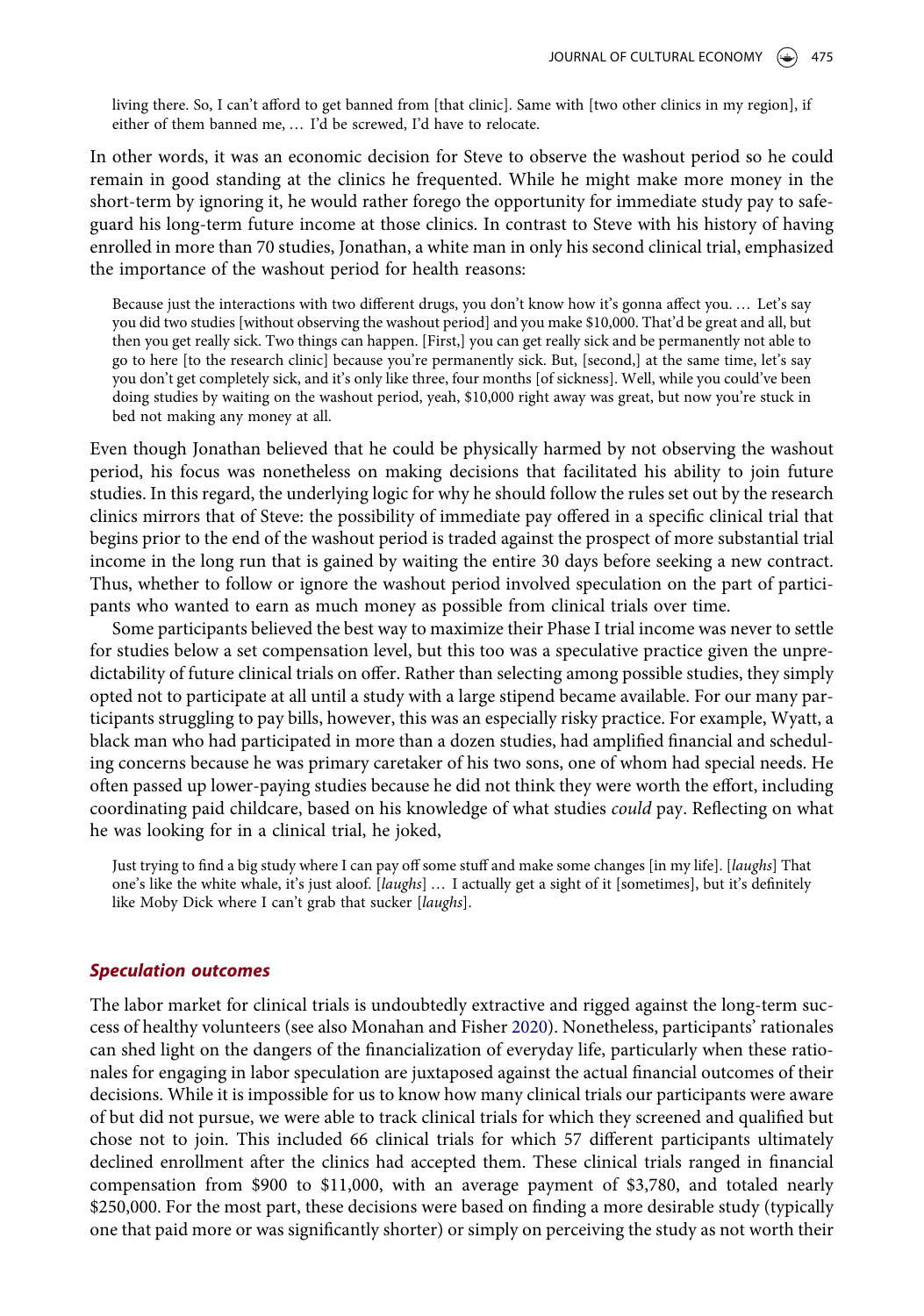time relative to the broader 'market' of trials.<sup>5</sup> In this section, we take a more quantitative approach to exploring participants' decision making not only to evaluate whether their decision making paid dividends but also to illustrate how a speculative orientation to contingent contract labor generates real monetary risk to workers who are already in financially precarious situations.

In analyzing the Phase I studies that participants declined within the context of their larger clinical trial enrollment, it appears that nearly three-quarters ( $n = 29$ ) might have lost money by declining. For example, Sylvester, a black man who had participated in over 20 studies, had the opportunity to enroll in a study that paid \$1,525. The study required only four nights in the clinic, but it had multiple outpatient visits and took about seven weeks to complete. Based on our discussion above, this study provides a concrete example of a long study that might seem like it is not worth healthy volunteers' time, particularly due to the relatively low compensation rate. Although Sylvester next screened for another lengthy study offering \$2,050, he did not pass the screening tests. His subsequent worry about his income shortfall to cover all his household bills led him to then screen for a three-day, \$850 study, but he was – to his extreme frustration – a few pounds too heavy to qualify. Ultimately, it took Sylvester nine months to qualify for and participate in his next clinical trial, for which he was paid \$3,500 for a three-week long study that included a two-week confinement in the research clinic. While this study paid more than the original one he had declined, there is no reason to believe he could not have enrolled in both given that he qualified for both and the expansive time lapse between them. As someone who typically brought in about \$5,000 from clinical trials each year to augment the wages he earned in a low-wage, parttime job, Sylvester's gamble that he could do better than the \$1,525 study did not pay off in the short term, particularly because he wanted clinical trials work.

A surprising pattern we found, however, was that turning down studies that offered smaller amounts of compensation seemed to lead to less income overall from clinical trials than turning down high-paying studies. Specifically, when engaging in labor speculation, the majority of people who seemed to be most harmed financially (72%, 21 of 29) had passed up less than \$5,000 in study compensation, whereas the people who might have *benefited* from turning down available studies (78%, 7 of 9) had declined studies totaling more than \$5,000. This finding becomes clearer when comparing the total amount of money from clinical trials that participants turned down to how much study compensation they earned during the three-year reporting period. Take as examples the experiences of Everett, a participant who was in the category of declining less than \$5,000, compared to Jason, who had declined more than \$5,000 worth of study compensation. Everett was a black man who had participated in more than 20 studies, and in one instance, he deemed that a \$2,900 study for which he had qualified did not compensate what it should. Explaining his decision not to enroll, he said,

I just didn't feel like the hassle. … I mean, they were cheap! Let's put it that way. You know, they want me to jump through hoops, and they're gonna dose me [with the investigational drug] every day … for 18 days, and when you get out, they only give you \$100, and then once you come back for the follow-up [a week later], then they give you the balance of your money. No, it was terrible!

Everett was bothered by both the total study stipend and the compensation schedule. He expected that he could find a better study, so he declined the opportunity to participate. However, as with Sylvester, Everett then had difficulty qualifying for other clinical trials. Ten months later, he eventually completed a study that paid just \$1,100. Everett's situation was different than Sylvester's though in that he was otherwise unemployed and brought in an annual average of only \$705 from clinical trials during the three years we followed him. While he might have found the \$2,900 study 'cheap,' his expectation that other, better studies would be more worth his participation strained his financial situation considerably, given that he arguably needed the income much more than some other participants.

In contrast, Jason declined to enroll in ten of the studies for which he had qualified and which would have compensated \$56,000 over three years. Jason was one of the highest earners in our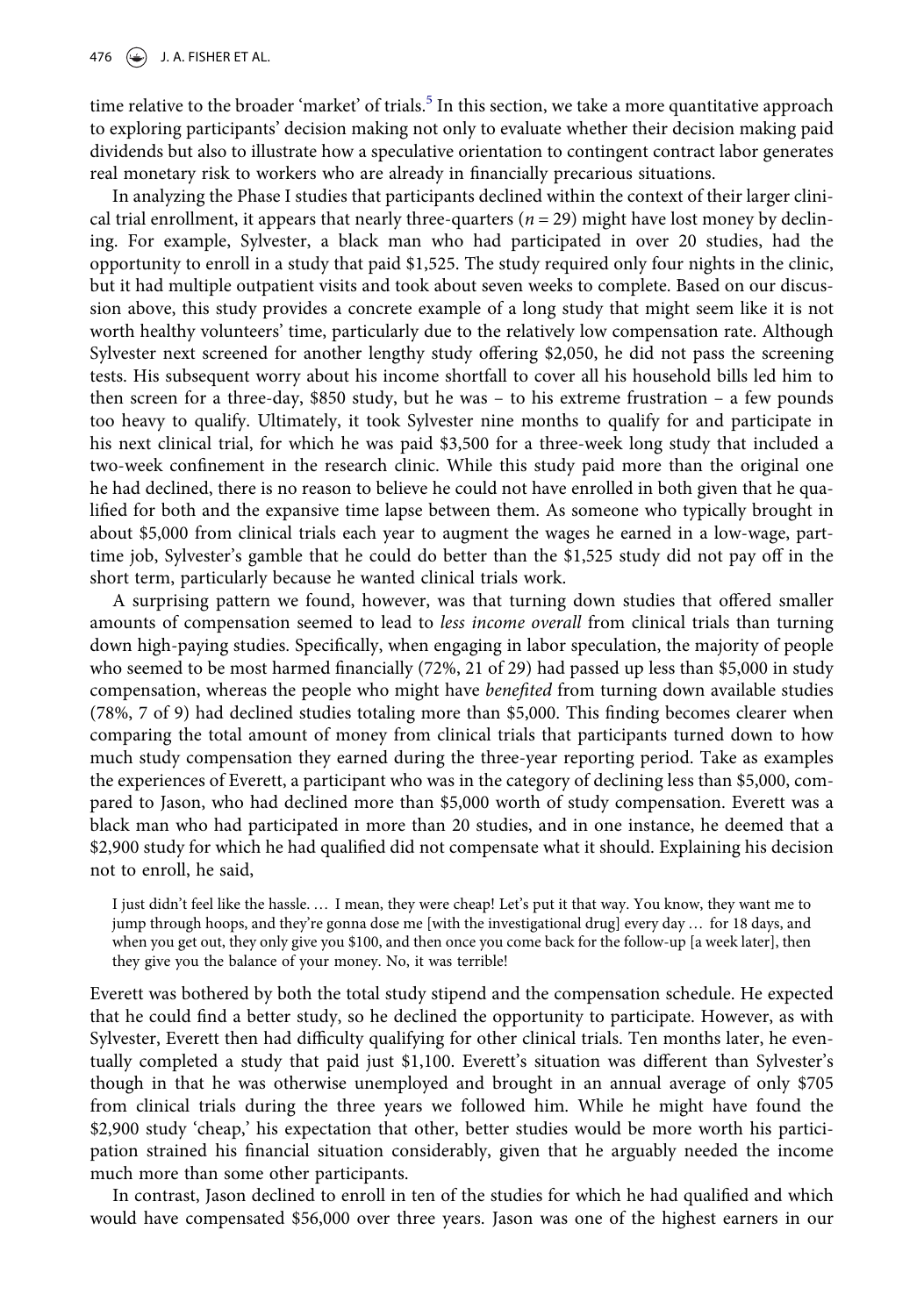study, bringing in an average of \$33,500 per year from Phase I trials, and he was rather fearless when it came to taking financial risks in terms of turning down available studies. On one occasion, he was scheduled for a \$6,150 study but turned it down for a \$9,350 study instead. Later on, he turned down a \$8,300 study so that he could participate in two other studies back to back and netted \$9,600 instead. His decision to count on two back-to-back studies instead of a single higher-paying one could be seen as a big gamble given that the first study could have affected his ability to qualify for the second. As indicated above, Jason was certainly no stranger to these bodily effects, and there were clearly times that Jason miscalculated when he turned down the ready money offered in the hopes of securing a better study. Indeed, he had a six-month period during which he struggled to earn any income at all from clinical trials. Reflecting on this period, he later said,

I was kind of aggravated with how things were going study-wise last year. There have been some studies that I've missed out on [that] I thought that I was going to get. There had been some times where I had a choice to make between two studies, and I ended up making the wrong choice a couple times.

Specifically, there was a point at which Jason had qualified for a \$6,500 study and turned it down for a \$7,400 study for which he had also qualified. However, when he checked in for the latter study, he was disqualified because his liver enzymes were then too high (an asymptomatic condition likely due to the prior clinical trial). He then experienced a string of disqualifications resulting from a range of physiological factors. Due to Jason's extreme study participation (i.e. he screened for 53 clinical trials and participated in 20 in three years), there is no way to estimate how doing one study instead of another might have affected his overall income – by doing studies back to back, changing one study would have a domino effect on all the others. Yet, it appears that he earned more money in three years than he declined based on the decisions he made.

Thus, depending on healthy volunteers' individual financial situations, labor speculation – and specifically applying a future-income-over-immediate-pay calculus to their participation – might be more or less risky. Of those individuals who were seemingly harmed financially by declining one or more studies, 33% ( $n = 5$ ) earned no clinical trial income at all in three years, another 20% ( $n = 3$ ) earned less than \$1,000 per year from their participation, 27% ( $n = 4$ ) earned between \$1,000 and \$2,500, and the other 20% ( $n = 3$ ) earned between \$2,500 and \$5,000. In short, none of these participants earned more than \$5,000 annually from clinical trials. This is in stark contrast to those participants who did not seem to suffer financially when they turned down one or more studies. Nearly three-quarters of these latter participants ( $n = 17$ ) earned more than \$5,000 per year, including 17%  $(n = 4)$  who earned more than \$25,000 per year. One interpretation of this variance is that for those who find that clinical trials are plentiful and constantly pursue studies, they have more latitude in speculating on contract work because they are more likely to secure another contract, even when the gamble does not pay off exactly as they hope. That labor speculation appears to hurt those who are the worst off parallels arguments for how financial speculation is often riskier for those who have more to lose from the gamble (Cooper and Mitropoulos [2009\)](#page-18-10).

Finding oneself on the losing end of labor speculation does require participants to either rationalize their decision making or change their practices if they would like to continue earning money through Phase I trials. To this end, some participants exaggerated the amount of income they had actually earned from trials. Derek, the participant who spoke of his body as a hot commodity, regularly exaggerated his Phase I earnings as well as how much he expected to make in the future. At one point, he insisted that he earned about \$40,000 per year from enrolling, and he emphasized how strategic he was in selecting studies:

I always try to stay ahead of the game. … It's kinda like me playing chess: I've just gotta stay two moves ahead of whatever I can predict and keep money coming in. That's what the main name of the game is all about. If I'm doing this as a living, a way of living, then I gotta run it like a business and stay ahead of the game.

Derek's professed study compensation would place him as the top earner in our study. However, after inventorying with him the studies he had done, Derek's average earnings were closer to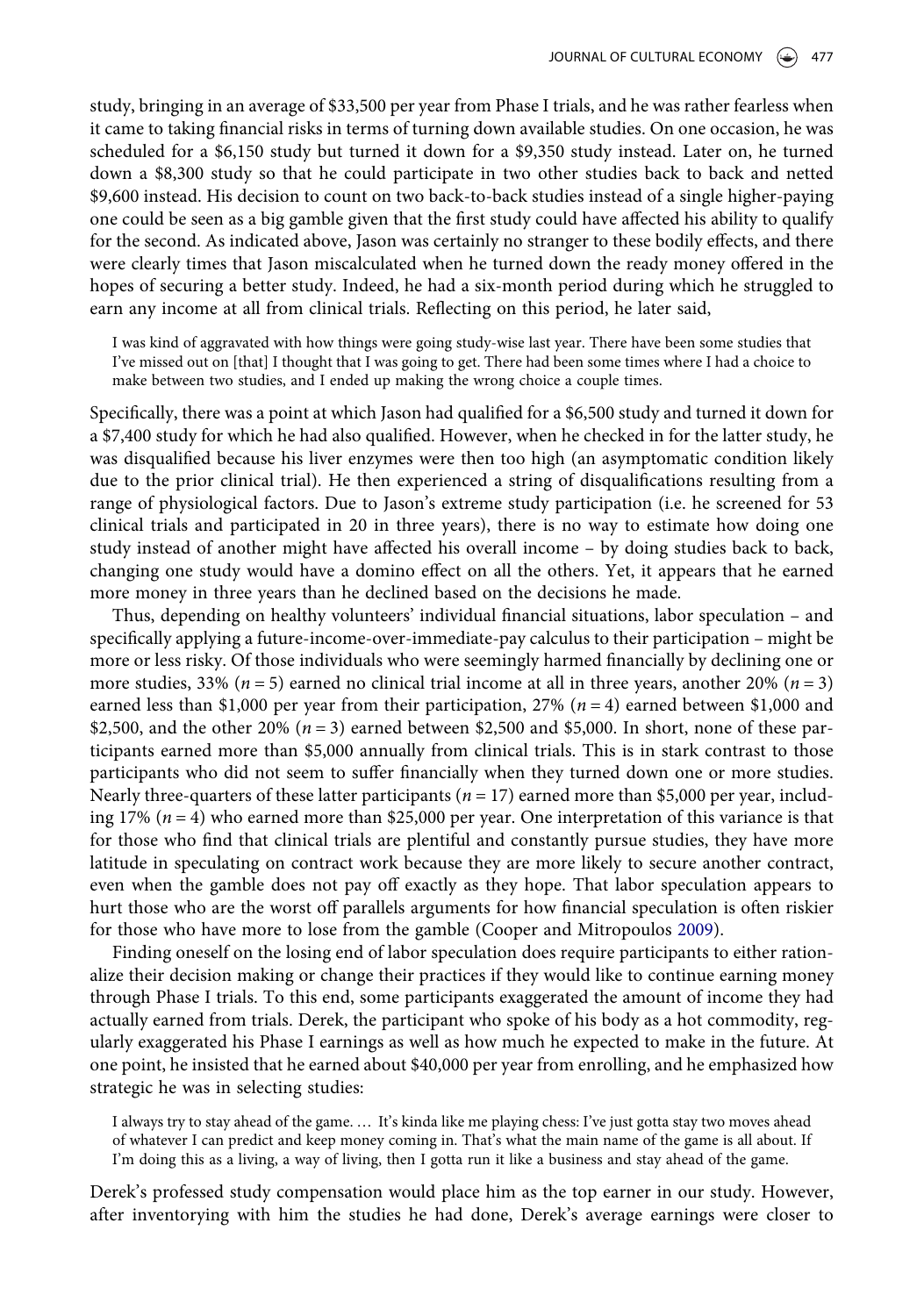\$20,000 and his best year brought in \$28,500. These numbers place him above 95% of our other participants, but the inflated calculation of his earnings also helped him rationalize his labor speculation – such as declining a \$4,000 study that he did not think was worth his time, then not qualifying for another study for three months – by inordinately focusing on the best-paying studies he had done – such as one that paid \$12,200. Extrapolating from their highest-paid contract might provide workers with a narrative that justifies their continued involvement in insecure work and compensates for exposure to financial risk and uncertainty, even if the outcome is not as lucrative as they would like to believe.

As a counterexample to those like Derek engaging in the future-income-over-immediate-pay calculus, other participants who struggled to earn a decent living through Phase I trials mitigated financial risk by not turning down any studies, regardless of how little they paid. AJ, a black man who participated in ten studies in a little over three years, scoffed at other participants who declined participating in studies for which they had qualified. He, too, enrolled in Phase I trials full time, did not have a speculative approach to choosing studies, and completed studies paying anywhere from \$1,700 to \$9,600. His average annual income was close to \$20,000 (and placed him slightly higher than Derek on the earnings' leaderboard), and he explicitly contrasted himself to others:

I was just going for anything, you know. Just going for anything I can get into 'cause you never know when the places are not gonna have a study. 'Cause there's points when you call, and they're like, "Oh, well, we don't have anything right now. Call back." … When all of a sudden you could've been into one last week, but … your ego got in the way and was like, "No, the money's not really good," dah-dah-dah-dah. Well, now you're just sitting home broke, so yeah. … Like I said, you can't pass up on it because you don't know when you're gonna get one. These things are like unicorns. You just gotta grab 'em, you know? They're rare, so just get it, get it, get it, get it.

Thus, AJ provides an exception to the rule of how full-time participants try to maximize their clinical trial earnings, not by speculation but by accepting any study that comes along. The result was that he might not have earned as much as some of the bigger risk-takers in our sample, but he consistently earned money through clinical trials, unlike others who might have valued their labor more highly for specific studies than did the clinics. If we can conclude that the future-income-overimmediate-pay calculus does not always pay dividends, that it can fail and leave individuals less financially secure than if they had taken a more conservative approach, then what might these conclusions tell us about the speculative practices of independent contractors more broadly?

# **Discussion**

Healthy volunteers are contract workers who can be said to use their health as a financial asset to earn money by testing investigational drugs for the pharmaceutical industry. If we think about the availability of clinical trials as a market, then choosing which study to 'invest' in is a form of speculation in which healthy volunteers attempt to predict which studies offer the best value to their income both in the short and long term. However, this labor market is characterized by a high degree of uncertainty in that workers cannot foresee what studies will be available, how much the clinics will pay, or whether they will qualify, despite their best efforts to control for these variables. Nonetheless, similar to financial speculators who risk available capital on the possibility of a higher future payout, many healthy volunteers engage in the speculative practice of choosing not only among studies that are available to them but also between studies at hand and imagined future studies that are more lucrative or otherwise economically appealing. This process is situated both in assessing one's worth as an independent contractor and aiming to maximize one's income over time. This future-income-over-immediate-pay calculus, therefore, requires a triangulation of information as well as a certain amount of faith that declining an available study (and its offered compensation) will pay dividends tomorrow.

As we have seen, the future-income-over-immediate-pay calculus leads many workers to lose money, despite its opposite intention. Financial loss appears more likely – and is more striking –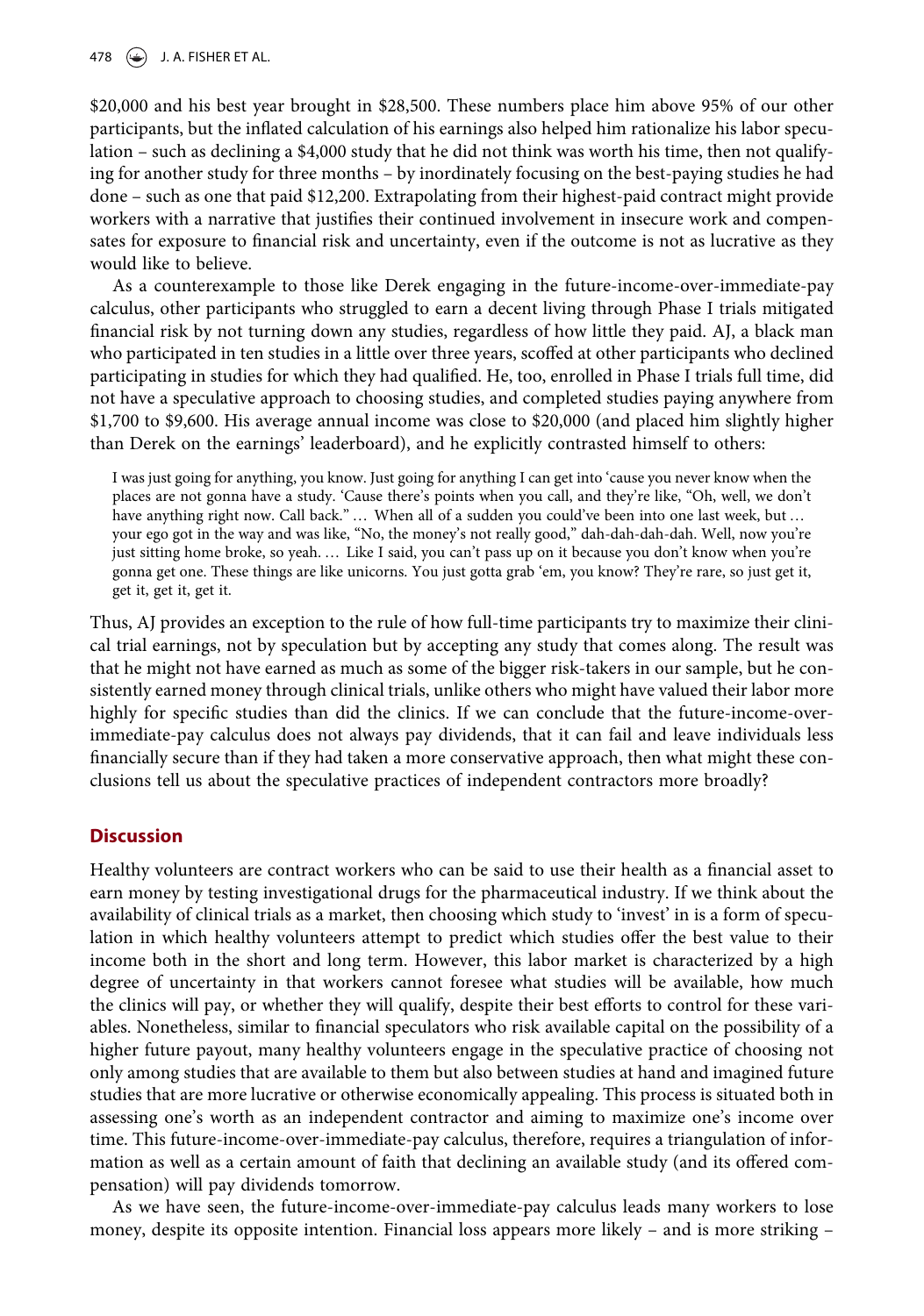for those healthy volunteers who earn less from clinical trials overall, indicating that those with less opportunity to make money as contract workers are taking larger risks with their income and suffering larger setbacks by declining available studies. This confirms Mishra et al.'s ([2012\)](#page-19-24) finding that people who have the greatest need are more likely to take larger financial risks despite unknown odds. To apply this insight to healthy volunteers, when an available trial offers compensation that is insufficient to keep someone afloat, the participant might be all the more willing to risk the opportunity for that immediate pay based on the speculation that a future clinical trial will be more apt to stabilize their financial situation. However, when that future trial does not materialize, the participant has inadvertently sacrificed making any income from the Phase I industry.

<span id="page-15-1"></span><span id="page-15-0"></span>That low-income workers, in particular, would engage in speculative labor practices as independent contractors does not challenge the rationality of what Allon [\(2010\)](#page-18-26) refers to as the 'citizenspeculator' in the current economy. Despite associations of speculation with financial distortion and moral imprudence in finance sectors (vanden Heuvel [2009](#page-20-7), Smith [2010](#page-19-31)), healthy volunteers' involvement in Phase I trials might be a perversely rational response of ordinary individuals to a context characterized by labor market insecurity and public disinvestment (e.g. the reduction of state-funded pensions, the privatization of education, healthcare, and other forms of social security). With regard to healthy individuals' participation in drug trials, such contract work facilitates the redefinition of one's health as a liquid asset and clinical trial participation as a source for privatized economic security through the mobilization of speculative logics.

The speculative orientation that serial Phase I trial participation elicits from healthy volunteers is part of the larger culture of financialization in everyday life. As labor markets have become increasingly volatile and income less certain, individuals have embraced rather than eschewed financial risk taking. This resonates with studies of contract workers in more professional settings. For example, in Neff's ([2012\)](#page-19-5) study of information technology (IT) contract workers, she found that some of these 'venture laborers' explicitly framed their work as an investment, and they wanted to invest themselves in jobs that would have the greatest financial payoff. Their orientation to work highlights the cultural logic that underpins financially risky contract labor. Neff argues that 'By taking risks, people feel as though they have some control over outcomes in a seemingly capricious labor market' (37), and this interpretation resonates with our study of healthy volunteers who want to believe they can get the best of the Phase I market by turning down less economically desirable clinical trials as a bodily and temporal investment in their future participation in more worthwhile clinical trials.

However, because healthy volunteers are typically drawn from more socially vulnerable groups, such as racial and ethnic minorities and those with less education and unstable employment histories, the stakes are much higher for these contract workers than they might be for professional groups. IT workers, for example, might be able to secure full-time employment for a company rather than continue to operate as independent contractors, but there is no such parallel employment stream for healthy volunteers to fall back on. Indeed, their participation is generally motivated by a lack of opportunity in the regular employment market, and clinical trials become one more liability rather than an asset for their resumés should they seek more traditional forms of employment (Monahan and Fisher [2015,](#page-19-29) [2020](#page-19-30)).

Yet, healthy volunteers might be said to be acting as if they were highly skilled contractors rather than economically precarious ones when they engage in the future-income-over-immediate-pay calculus. This indicates that they have bought into the 'free agent' ideology of contract work that empha-sizes the potential for higher earnings and more flexibility (Kunda et al. [2002\)](#page-19-12), even though these benefits are less likely to pan out for them (and they are also exposed to the same drawbacks, such as higher taxes and different tax schedules imposed on independent contractors). That the deck is largely stacked against healthy volunteers might also encourage some to behave opportunistically – a risk in all contract work (see Sharma [1997](#page-19-14)) – and flagrantly break the rules of their contracts when they fail to observe washout periods, which can create physical and financial risks to the healthy volunteers themselves as well as financial risks for the companies hiring them (Fisher [2020](#page-18-17)).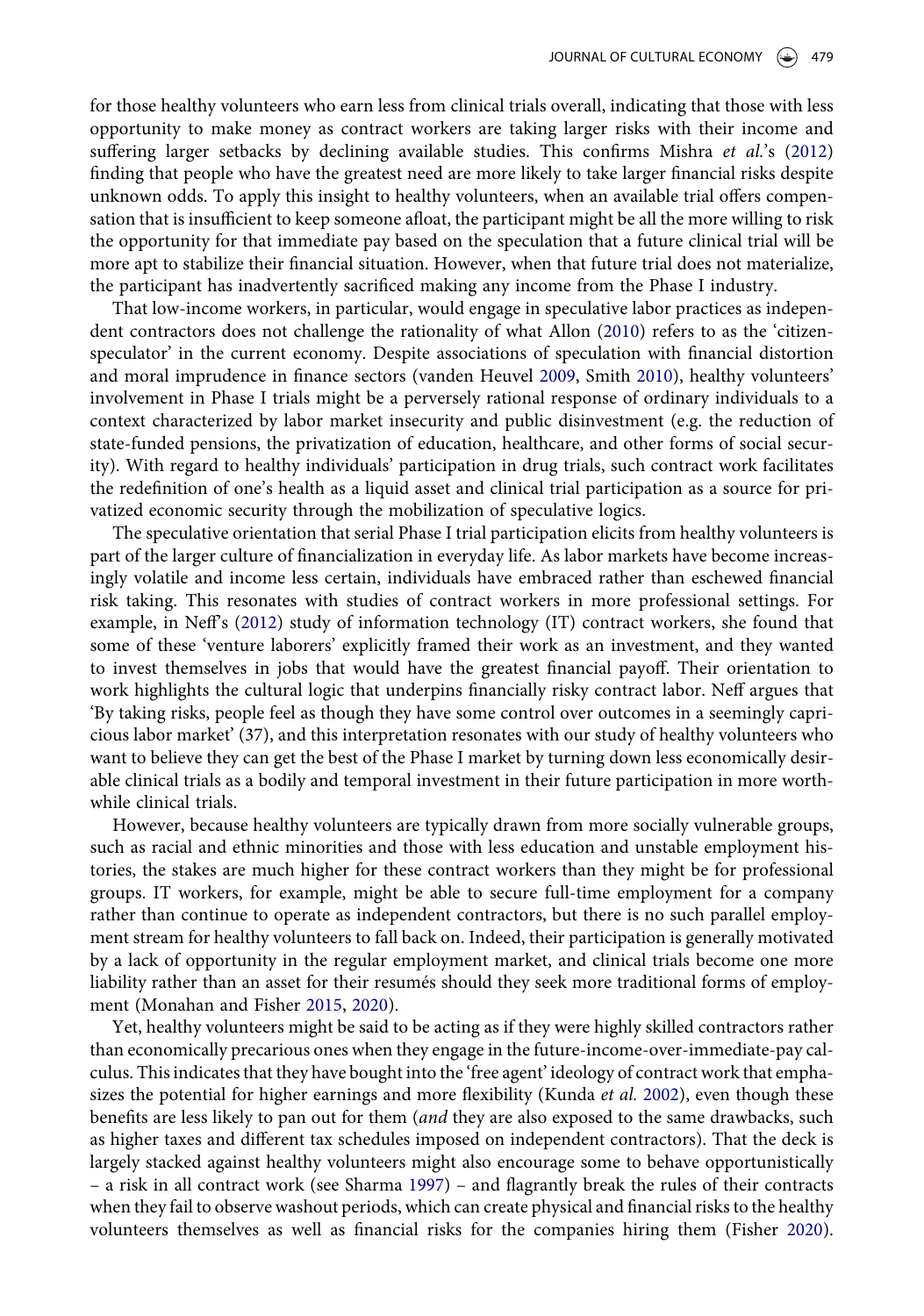However, understood through a financialized logic of speculation, such choices can appear justified: skirting the rules may enhance one's ability to secure a spot in a more lucrative study, and so it is both a risky choice but also a legitimate, rational, and natural (financial) practice (cf. de Goede [2005](#page-18-24)).

<span id="page-16-2"></span><span id="page-16-1"></span>As for the decision rules on which healthy volunteers rely, the uncertainty of the clinical trials market makes it difficult for workers to have hard and fast rules for when to enroll in or decline a study. This is strikingly different than independent contractor taxi drivers, for example, who have been shown to use daily income targets to structure their income and adjust accordingly the number of hours they work each day (Camerer et al. [1997](#page-18-12)). With ultimately much less control over their hours and wages, healthy volunteers are more like gig economy workers (Abadie [2019,](#page-18-27) Fisher [2019\)](#page-18-28). For instance, Shapiro [\(2018](#page-19-19)) found in his study of couriers working for app-based platform companies that 'everyday decisions and negotiations [about their work] are not dictated by bald calculations of earnings potentials, but rather entail a complex amalgam of intuition, qualification, and judgment' (2965). Workers in Shapiro's study attempted to predict the times of day and types of orders that would make them the most money, but their earnings were much more difficult to predict in part due to partial information provided by the companies about the nature of orders, the number of workers with whom they were competing for orders, and the dynamic pricing system that varies the payrate based on myriad factors. While working as an independent contractor for a platform company like Postmates (in Shapiro's study) or Uber requires different types of decision rules for their labor, these workers often are powerless in much the same way as healthy volunteers, even as they operate within a system that emphasizes their freedom to set the terms of the exchange.<sup>[6](#page-17-5)</sup> These workers can and do decide when and how to work, but the financial rewards of their labor are quite limited. Nevertheless, they often employ speculative forms of reasoning in their decision making – using what information they do have to inform the risks they take in hopes of conjuring profit out of unknowable future conditions.

In this way, healthy clinical trial volunteers help shed light on the spectrum of power relations structuring contract labor that spans from highly skilled workers who can set the terms of their employment to gig workers who experience constantly fluctuating work conditions set through algorithmic platforms designed to exploit their labor. Speculation in contract labor can run through all of these forms of work. Regardless of how much control the workers can exact over their employment, speculation allows them the illusion of control over their financial situations. Given uncertain sources of income, healthy volunteers – and possibly other vulnerable contract workers – subscribe to optimistic versions of a financial future in which their labor investments pay off (cf. Pixley [2010,](#page-19-21) Stout [2012](#page-19-23)).

<span id="page-16-3"></span>In an unjust and racialized society, the 'choice' to invest one's body toward the capital accumulation of multinational corporations in exchange for what are at best modest and irregular wages is another critical aspect of these labor relations. Although many healthy volunteers enjoy clinical trial work, they are also not naïve to the patterns of exploitation that enable pharmaceutical companies to earn massive profits from the clinical labor of racial and ethnic minorities who have few better options for work (Walker et al. [2018,](#page-20-8) Fisher and Walker [2019](#page-18-29), Fisher [2020\)](#page-18-17). In this context, the future-income-over-immediate-pay calculus creates a space for agency that is all the more vital given the impossibility of achieving long-term prosperity from labor speculation in the clinical trial market. Even when it is a financially risky strategy, labor speculation is a way to set the terms of exchange with oneself if not with the companies providing the revenue. While their expectations can be said to be fictions (Beckert [2013](#page-18-13)), they become narratives that impart a sense of control to vulnerable workers and affirm their agency to win or lose in an unfair labor market.

## <span id="page-16-0"></span>Notes

1. The clinics were not involved in the design of the study or analyses of the data. They simply allowed us access to the healthy volunteers who were enrolled in clinical trials during our recruitment visits. To protect confidentiality, we do not identify the clinics or the specific locations at which we recruited participants.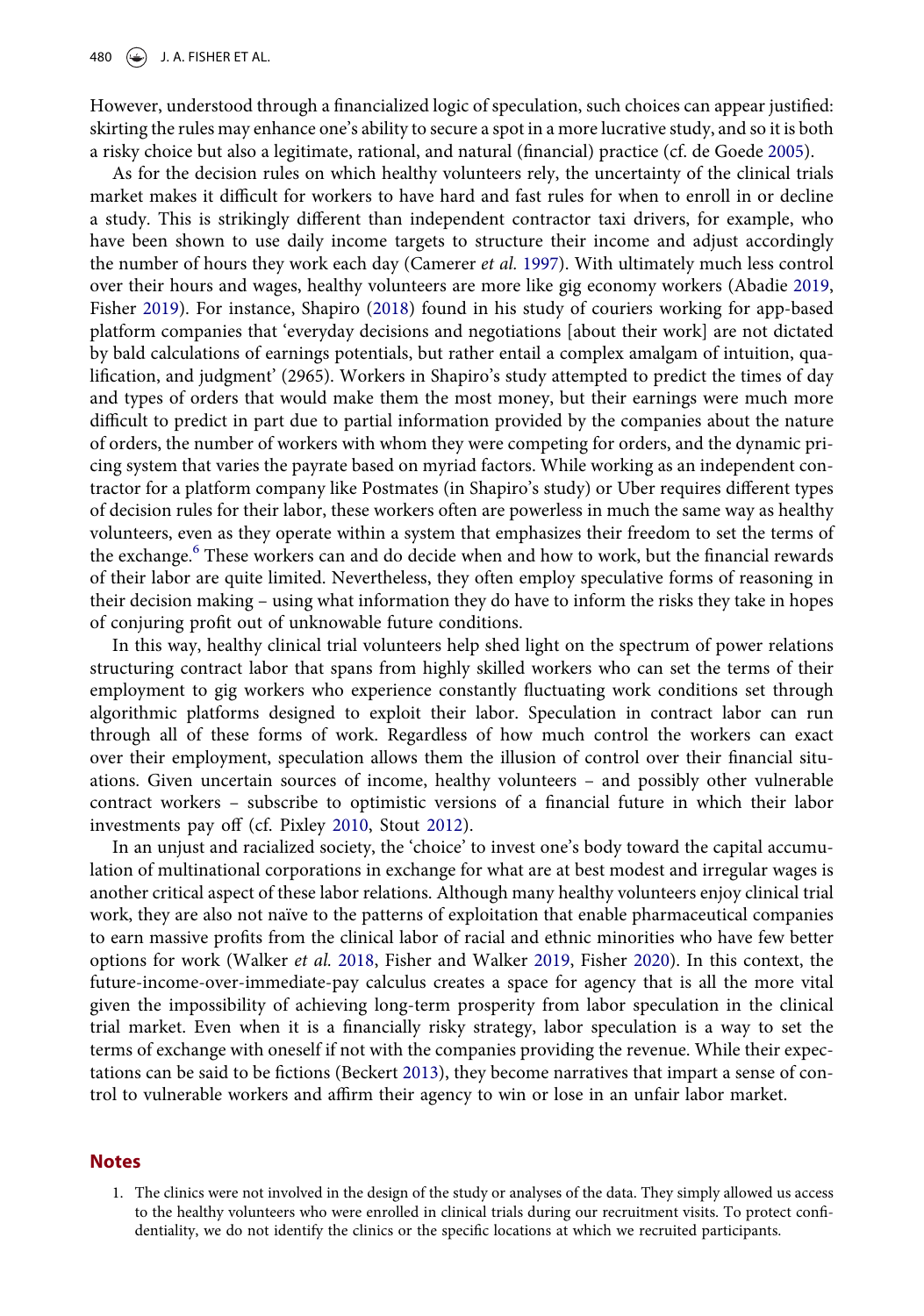- <span id="page-17-1"></span>2. In the clinical trials industry, a washout period is defined as the time between drug exposure periods. Typically, clinical trial protocols mandate a period of time between a volunteer's final dose of an investigational drug in one trial and their enrollment in the next. During this time, the drug is 'washed out' of the participant's system. This requirement is meant to both minimize the number of variables involved in the measurement of an investigational drug's effects, as well as to protect participants from potential (known and unknown) drug interactions.
- <span id="page-17-2"></span>3. There were 40 individuals in our sample (24%) who at the end of three years had not participated in another clinical trial. Eighteen (11%) had never even screened for another trial. Many of these individuals had secured full-time employment during those years, but others were unable to find any clinical trials for which they qualified.
- <span id="page-17-3"></span>4. Healthy volunteers also make enrollment decisions based on their perceptions of a study's risks (Chen et al. [2017](#page-18-30), Fisher et al. [2019](#page-18-28)). Among our study participants, we found that although the majority thought that Phase I trials were moderately to very risky, most asserted that they were personally safe from harm, often because they thought they could protect themselves (Fisher et al. [2018a\)](#page-18-16). This is not to say that participants do not experience bodily changes during clinical trials. Participants commonly experience 'adverse events,' but they typically do not consider these as harmful and engage in a process of minimizing, denying, or reattribut-ing the cause of the symptoms (McManus et al. [2019\)](#page-19-32). Our findings generally resonate with meta-analyses that indicate that bodily changes are quite commonly experienced during Phase I trials, but healthy volunteers rarely suffer long-term or serious harm from their participation (Sibille *et al.* [1998,](#page-19-33) Emanuel *et al.* [2015\)](#page-18-4).
- <span id="page-17-7"></span><span id="page-17-6"></span><span id="page-17-4"></span>5. In five instances, the participants also noted that the bodily risks of the study were not worth the compensation, and this included the \$11,000 study previously noted (n.b., the lowest paying study perceived as too physically risky was \$1,260 and the average of the five was \$6,130). For the purposes of this paper, we focus on economic decision making here rather than on risk, which we analyze elsewhere (Fisher et al. [2019](#page-18-28)).
- <span id="page-17-5"></span>6. Arguably, the terms of exchange are even more restrictive for healthy volunteers than many forms of gig work. Both the frequency of procurable contracts (e.g. the rapid turn-over rate of Uber rides in a given shift versus the more limited availability of clinical trial opportunities) and the time commitment required upon accepting a contract (e.g. completing a 'ride' for an Uber driver versus whole trial completion for a healthy volunteer) make the decisions of healthy volunteers more consequential in determining their overall earnings.

# Disclosure statement

No potential conflict of interest was reported by the author(s).

### Funding

Research reported in this article was supported under a grant from the National Institute of General Medical Sciences (National Institutes of Health) under award number R01GM099952, 'Factors Affecting Healthy Volunteers' Long-Term Participation in Clinical Trials' (PI: Fisher).

## Notes on contributors

Jill A. Fisher is a Professor of Social Medicine in the Center for Bioethics at the University of North Carolina at Chapel Hill. She is the author of Medical Research for Hire: The Political Economy of Pharmaceutical Clinical Trials (Rutgers University Press, 2009) and Adverse Events: Race, Inequality, and the Testing of New Pharmaceuticals (New York University Press, 2020).

Megan M. Wood is a doctoral candidate in the Department of Communication at the University of North Carolina at Chapel Hill. She researches and teaches in the areas of media and cultural studies, and her work is published in peerreviewed journals such as Cultural Studies, Communication Studies, Communication & Critical/Cultural Studies, and Sexuality & Culture.

Torin Monahan is a Professor of Communication at the University of North Carolina at Chapel Hill. He is Co-Director of the International Surveillance Studies Network and Editor-in-Chief of the leading academic journal on surveillance, Surveillance & Society.

### References

<span id="page-17-0"></span>Abadie, R., [2010](#page-1-0). The professional guinea pig: big pharma and the risky world of human subjects. Durham, NC: Duke University Press.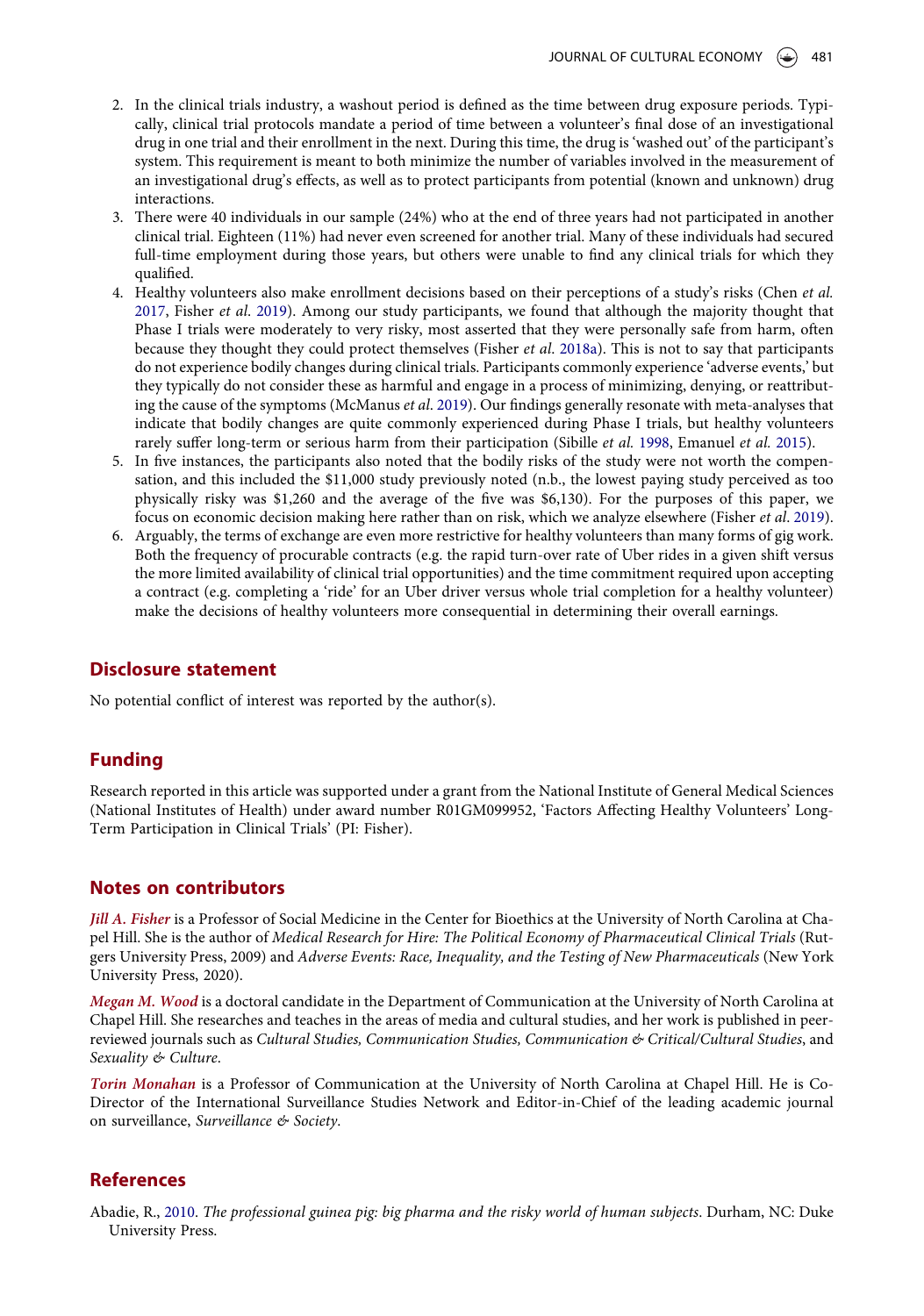- <span id="page-18-27"></span>Abadie, R., [2019.](#page-16-1) The exploitation of professional 'guinea pigs' in the gig economy: the difficult road from consent to justice. American Journal of Bioethics, 19, 37–39.
- <span id="page-18-26"></span>Allon, F., [2010.](#page-15-0) Speculating on everyday life: the cultural economy of the quotidian. Journal of Communication Inquiry, 34, 366–381.
- <span id="page-18-6"></span><span id="page-18-1"></span>Allon, F., [2015.](#page-0-0) Everyday leverage, or leveraging the everyday. Cultural Studies, 29, 687–706.
- Allon, F., [2016](#page-1-1). The wealth affect: financial speculation as everyday habitus. In: A. Schmidt and C. Conrad, eds. Bodies and affects in market societies. Tubingen: Mohr Siebeck, 109–125.
- <span id="page-18-8"></span>Allon, F. and Redden, G., [2012.](#page-2-0) The global financial crisis and the culture of continual growth. Journal of Cultural Economy, 5, 375–390.
- <span id="page-18-7"></span>Barley, S.R. and Kunda, G., [2006.](#page-2-1) Gurus, hired guns, and warm bodies: itinerant experts in a knowledge economy. Princeton, NJ: Princeton University Press.
- <span id="page-18-15"></span><span id="page-18-13"></span>Becker, G.S., [1962](#page-3-0). Irrational behavior and economic theory. Journal of Political Economy, 70, 1-13.
- <span id="page-18-22"></span>Beckert, J., [2013.](#page-3-1) Imagined futures: fictional expectations in the economy. Theory and Society, 42, 219–240.
- Beckert, J. and Lutter, M., [2013](#page-6-0). Why the poor play the lottery: sociological approaches to explaining class-based lottery play. Sociology, 47, 1152–1170.
- <span id="page-18-25"></span>Broughton, A., et al., [2018.](#page-8-0) The experiences of individuals in the gig economy. London: Institute for Employment Studies.
- <span id="page-18-5"></span>Callon, M., [1998.](#page-1-2) Introduction: the embeddedness of economic markets in economics. The Sociological Review, 46 (1\_suppl), 1–57.
- <span id="page-18-12"></span>Camerer, C., et al., [1997](#page-3-2). Labor supply of New York City cabdrivers: one day at a time. The Quarterly Journal of Economics, 112, 407–441.
- <span id="page-18-2"></span>Camporesi, S. and McNamee, M.J., [2014](#page-1-3). Performance enhancement, elite athletes and anti doping governance: comparing human guinea pigs in pharmaceutical research and professional sports. Philosophy, Ethics, and Humanities in Medicine, 9, 1–9.
- <span id="page-18-30"></span>Chen, S.C., et al., [2017.](#page-17-3) Phase 1 healthy volunteer willingness to participate and enrollment preferences. Clinical Trials, 14, 537–546.
- <span id="page-18-14"></span>Cooper, M., [2010](#page-3-3). Turbulent worlds: financial markets and environmental crisis. Theory, Culture & Society, 27, 167-190.
- <span id="page-18-20"></span><span id="page-18-10"></span>Cooper, M. and Mitropoulos, A., [2009](#page-2-2). The household frontier. Ephemera, 9, 363–368.
- Cooper, M. and Waldby, C., [2014.](#page-6-1) Clinical labor: tissue donors and research subjects in the global bioeconomy. Durham, NC: Duke University Press.
- <span id="page-18-23"></span>Cottingham, M.D. and Fisher, J.A., [2017](#page-7-0). From fantasy to reality: managing biomedical risk emotions in and through fictional media. Health, Risk & Society, 19, 284-300.
- <span id="page-18-24"></span>de Goede, M., [2005](#page-8-1). Virtue, fortune, and faith: a genealogy of finance. Minneapolis, MN: University of Minnesota Press.
- <span id="page-18-0"></span>Duffy, B.E., [2017.](#page-0-1) (Not) getting paid to do what you love: Gender, social media, and aspirational work. New Haven, CT: Yale University Press.
- <span id="page-18-3"></span>Edelblute, H.B. and Fisher, J.A., [2015](#page-1-4). Using 'clinical trial diaries' to track patterns of participation for serial healthy volunteers in US phase I studies. Journal of Empirical Research on Human Research Ethics, 10, 65–75.
- <span id="page-18-21"></span>Elliott, C., [2008](#page-6-2). Guinea-pigging: healthy human subjects for drug-safety trials are in demand. But is it a living? The New Yorker, January 7, 2008, 36–41.
- <span id="page-18-4"></span>Emanuel, E.J., et al., [2015](#page-1-5). Quantifying the risks of non-oncology phase I research in healthy volunteers: meta-analysis of phase I studies. British Medical Journal, 350, h3271.
- <span id="page-18-28"></span><span id="page-18-17"></span>Fisher, J.A., [2019](#page-16-2). Research payment and its social justice concerns. American Journal of Bioethics, 19, 35–36.
- Fisher, J.A., [2020](#page-4-0). Adverse events: race, inequality, and the testing of new pharmaceuticals. New York: New York University Press.
- <span id="page-18-18"></span>Fisher, J.A. and Kalbaugh, C.A., [2011.](#page-4-1) Challenging assumptions about minority participation in US clinical research. American Journal of Public Health, 101, 2217–2222.
- <span id="page-18-16"></span>Fisher, J.A., et al., [2018a.](#page-3-4) Healthy volunteers' perceptions of risk in US phase I clinical trials: a mixed-methods study. PLOS Medicine, 15, e1002698.
- <span id="page-18-19"></span>Fisher, J.A., et al., [2018b.](#page-6-3) Healthy volunteers' perceptions of the benefits of their participation in phase I clinical trials. Journal of Empirical Research on Human Research Ethics, 13, 494–510.
- Fisher, J.A., et al., 2019. Picking and choosing among phase I trials: a qualitative examination of how healthy volunteers understand study risks. Journal of Bioethical Inquiry, 16, 535–549.
- <span id="page-18-29"></span>Fisher, J.A. and Walker, R.L., [2019.](#page-16-3) Advancing ethics and policy for healthy-volunteer research through a modelorganism framework. Ethics and Human Research, 41, 4–14.
- <span id="page-18-9"></span>French, S. and Kneale, J., [2012](#page-2-3). Speculating on careless lives: annuitising the biofinancial subject. Journal of Cultural Economy, 5, 391–406.
- <span id="page-18-11"></span>Friedman, G., [2014.](#page-3-5) Workers without employers: shadow corporations and the rise of the gig economy. Review of Keynesian Economics, 2, 171–188.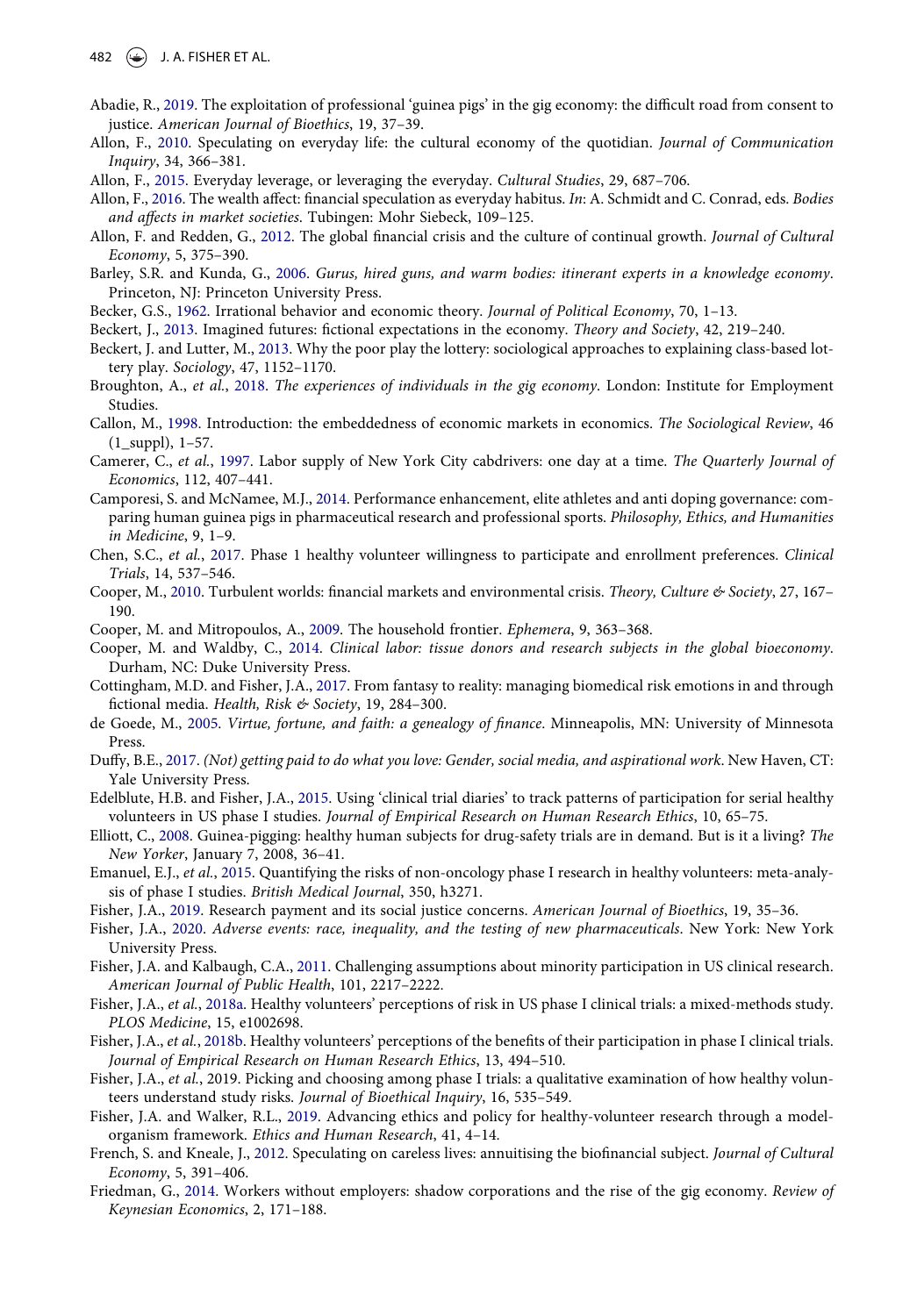- <span id="page-19-13"></span>Gallagher, D.G., [2008](#page-2-4). Independent contracting: finding a balance between flexibility and individual well-being. In: K. Naswall, J. Hellgren, and M. Sverke, eds. The individual in the changing working life. Cambridge: Cambridge University Press, 108–125.
- <span id="page-19-26"></span>Grady, C., et al., [2017.](#page-4-1) Motivations, enrollment decisions, and socio-demographic characteristics of healthy volunteers in phase 1 research. Clinical Trials, 14, 526–536.
- <span id="page-19-10"></span><span id="page-19-4"></span>Graeber, D., [2014](#page-0-2). Debt: the first 5,000 years. Brooklyn, NY: Melville House Publishing.
- <span id="page-19-25"></span>Gregg, M., [2011.](#page-2-5) Work's intimacy. Malden, MA: Polity Press.
- Head, E., [2009.](#page-4-2) The ethics and implications of paying participants in qualitative research. International Journal of Social Research Methodology, 12, 335–344.
- <span id="page-19-1"></span>Ho, K., [2009](#page-0-3). Disciplining investment bankers, disciplining the economy: Wall Street's institutional culture of crisis and the downsizing of 'corporate America'. American Anthropologist, 111, 177–189.
- <span id="page-19-22"></span><span id="page-19-6"></span>Hyman, L., [2011.](#page-0-4) Debtor nation: the history of America in red ink. Princeton, NJ: Princeton University Press.
- Jasarevic, L., [2014](#page-3-6). Speculative technologies: debt, love, and divination in a transnationalizing market. Women's Studies Quarterly, 42, 263–279.
- <span id="page-19-8"></span>Kalleberg, A.L., [2011](#page-2-6). Good jobs, bad jobs: the rise of polarized and precarious employment systems in the United States, 1970s–2000s. New York: Russell Sage Foundation.
- <span id="page-19-11"></span>Katz, L.F. and Krueger, A.B., [2019](#page-2-5). The rise and nature of alternative work arrangements in the United States, 1995– 2015. ILR Review, 72, 382–416.
- <span id="page-19-12"></span>Kunda, G., et al., [2002](#page-2-4). Why do contractors contract?: the experience of highly skilled technical professionals in a contingent labor market. ILR Review, 55, 234–261.
- <span id="page-19-17"></span>Lai, K.P., [2017](#page-2-7). Unpacking financial subjectivities: intimacies, governance and socioeconomic practices in financialisation. Environment and Planning D: Society and Space, 35, 913–932.
- <span id="page-19-16"></span>Lai, K., [2018](#page-2-8). Financialization of everyday life. In: G.L. Clark, M.P. Feldman, M.S. Gertler, and D. Wójcik, eds. The new Oxford handbook of economic geography. New York: Oxford University Press, 611–627.
- <span id="page-19-15"></span>Leyshon, A. and Thrift, N., [2007.](#page-2-9) The capitalization of almost everything: the future of finance and capitalism. Theory, Culture & Society, 24, 97–115.
- <span id="page-19-32"></span><span id="page-19-2"></span>Martin, R., [2002](#page-0-5). Financialization of daily life. Philadelphia, PA: Temple University Press.
- McManus, L., et al., [2019](#page-17-6). Appraising harm in phase I trials: healthy volunteers' accounts of adverse events. Journal of Law, Medicine and Ethics, 47, 323–333.
- <span id="page-19-29"></span><span id="page-19-24"></span>Mishra, S., et al., [2012](#page-3-7). Framing effects and risk-sensitive decision making. British Journal of Psychology, 103, 83–97.
- Monahan, T. and Fisher, J.A., [2015](#page-8-2). 'I'm still a hustler': entrepreneurial responses to precarity by participants in phase I clinical trials. Economy and Society, 44, 545–566.
- <span id="page-19-30"></span>Monahan, T. and Fisher, J.A., [2020](#page-11-0). Sacrificial labour: social inequality, identity work, and the damaging pursuit of elusive futures. Work, Employment and Society, 34, 441–456.
- <span id="page-19-7"></span><span id="page-19-5"></span>Neff, G., [2012.](#page-0-1) Venture labor: work and the burden of risk in innovative industries. Cambridge, MA: MIT press.
- Neilson, B. and Rossiter, N., [2008](#page-2-6). Precarity as a political concept, or, Fordism as exception. Theory, Culture & Society, 25, 51–72.
- <span id="page-19-28"></span>Nyman, J.A., et al., [2008](#page-6-0). Something for nothing: a model of gambling behavior. The Journal of Socio-Economics, 37, 2492–2504.
- <span id="page-19-27"></span><span id="page-19-20"></span>Nyman, J.A., et al., [2013.](#page-6-4) Work and non-pathological gambling. Journal of Gambling Studies, 29, 61–81.
- Opaluch, J.J. and Segerson, K., [1989.](#page-3-8) Rational roots of 'irrational' behavior: new theories of economic decision-making. Northeastern Journal of Agricultural and Resource Economics, 18, 81–95.
- <span id="page-19-21"></span>Pixley, J., [2010.](#page-3-6) The use of risk in understanding financial decisions and institutional uncertainty. The Journal of Socio-Economics, 39, 209–222.
- <span id="page-19-0"></span>Preda, A., [2001.](#page-0-3) The rise of the popular investor: financial knowledge and investing in England and France, 1840– 1880. The Sociological Quarterly, 42, 205–232.
- <span id="page-19-18"></span>Ravenelle, A.J., [2019](#page-3-9). Hustle and gig: struggling and surviving in the sharing economy. Oakland: University of California Press.
- <span id="page-19-9"></span><span id="page-19-3"></span>Ross, A., [2008.](#page-0-5) The new geography of work: power to the precarious? Theory, Culture & Society, 25, 31–49.
- Ross, A., [2017.](#page-2-6) Working for nothing: the latest high-growth sector? In: E. Armano, A. Bove, and A. Murgia, eds. Mapping precariousness, labour insecurity and uncertain livelihoods: subjectivities and resistance. New York: Routledge, 189–198.
- <span id="page-19-19"></span>Shapiro, A., [2018](#page-3-2). Between autonomy and control: strategies of arbitrage in the 'on-demand' economy. New Media & Society, 20, 2954–2971.
- <span id="page-19-14"></span>Sharma, A., [1997.](#page-2-10) Professional as agent: knowledge asymmetry in agency exchange. The Academy of Management Review, 22, 758–798.
- <span id="page-19-33"></span>Sibille, M., et al., [1998](#page-17-7). Adverse events in phase-I studies: a report in 1015 healthy volunteers. European Journal of Clinical Pharmacology, 54, 13–20.
- <span id="page-19-31"></span><span id="page-19-23"></span>Smith, R.D., [2010](#page-15-1). The role of greed in the ongoing global financial crisis. Journal of Human Values, 16, 187–194.
- Stout, L.A., [2012.](#page-3-10) Uncertainty, dangerous optimism, and speculation: an inquiry into some limits of democratic governance. Cornell Law Review, 97, 1177–1212.